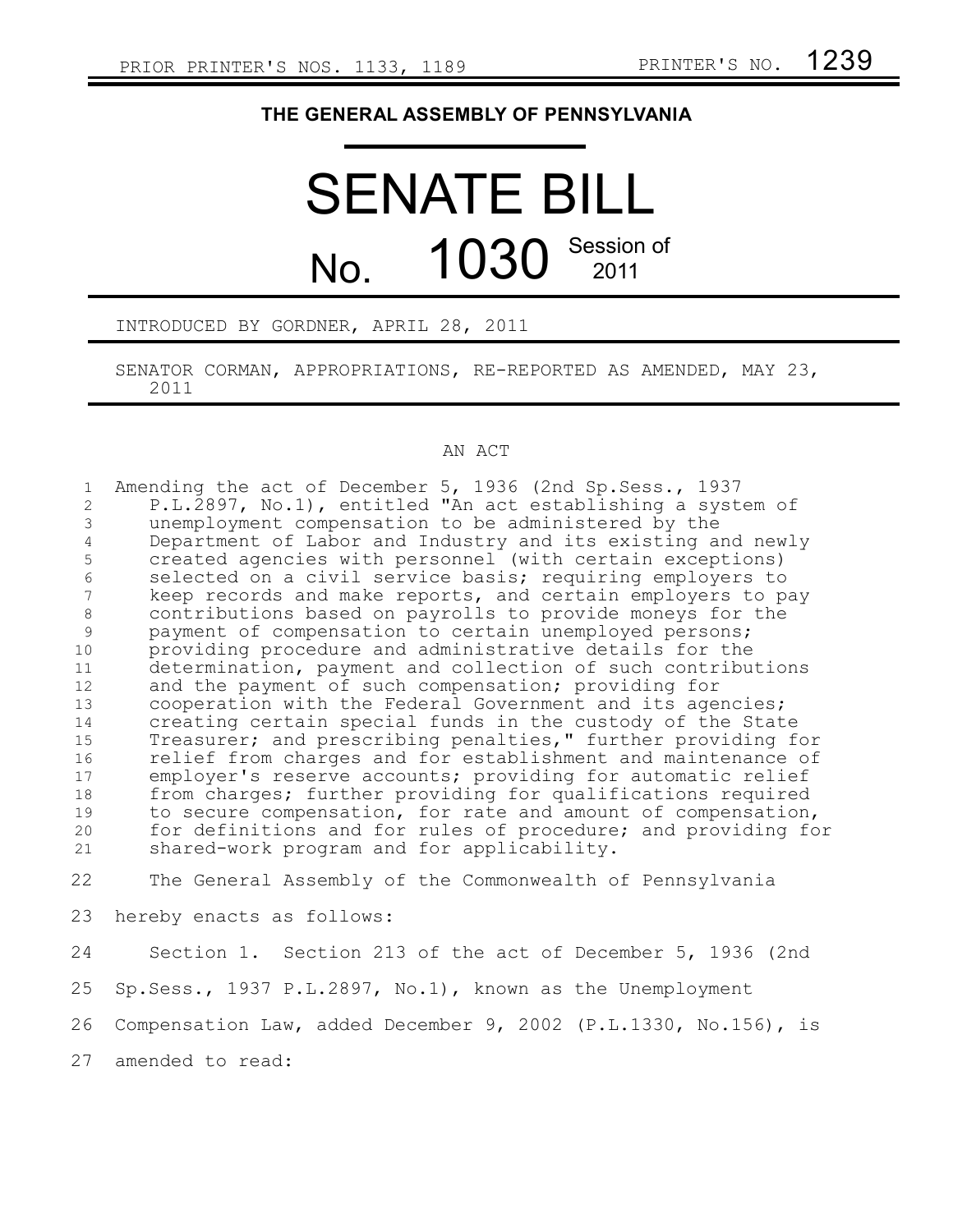Section 213. Relief from Charges for Certain Employers.--(a) An employer that makes payments in lieu of contributions pursuant to Article X, XI or XII shall be relieved of charges in accordance with section [302(a)] 302.1 and regulations of the department, for compensation paid on applications for benefits effective during a calendar year, if the employer satisfies the following requirements: 1 2 3 4 5 6 7

(1) The employer pays a nonrefundable solvency fee under subsection (b) for the calendar year within thirty (30) days after notice of the fee is sent to the employer's last known address. The department may for good cause extend the period within which the fee must be paid. 8 9 10 11 12

(2) All reports required by this act and regulations of the department for calendar quarters through the second calendar quarter of the preceding calendar year are filed. 13 14 15

(b) An employer's solvency fee for a calendar year shall be the monetary amount determined by multiplying the solvency fee rate for the year by the amount of wages paid, without regard to the exclusion in section  $4(x)(1)$ , by the employer in the four consecutive calendar quarters ending on June 30 of the preceding calendar year, provided that an employer's solvency fee for a year shall not be less than twenty-five dollars (\$25). 16 17 18 19 20 21 22

(1) For calendar years 2003, 2004 and 2005, the solvency fee rate shall be three ten thousandths (.0003). 23 24

(2) In 2005 the secretary shall redetermine the solvency fee rate. The secretary shall redetermine the rate so that the unrounded rate yields solvency fees approximately equal to the amount of compensation for which charges are relieved under this section. For purposes of redetermining the rate, the secretary shall use the amount of compensation for which charges are 25 26 27 28 29 30

20110SB1030PN1239 - 2 -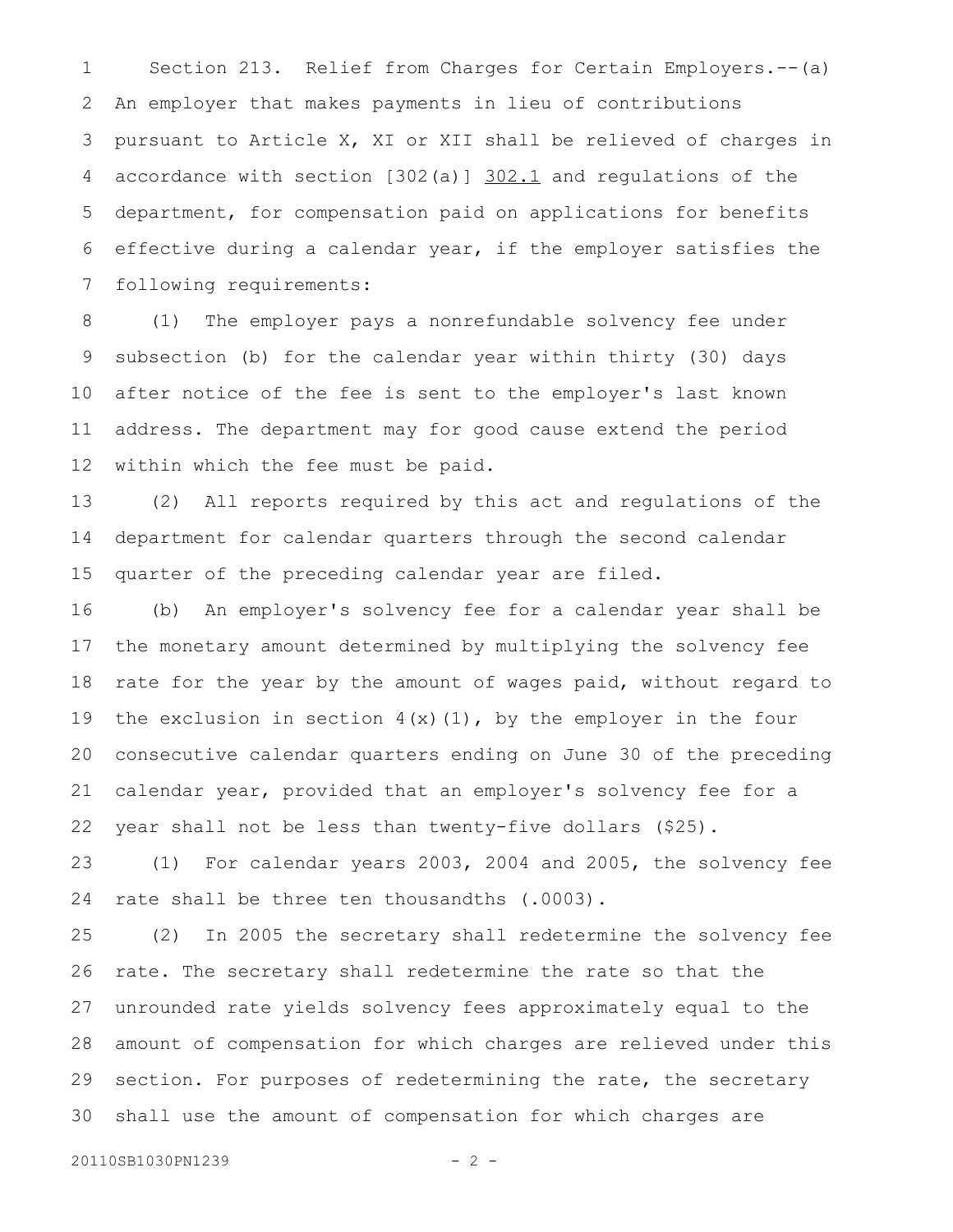relieved under this section paid during 2003 and 2004 and the amount of wages paid, without regard to the exclusion in section 4(x)(1), during the same time period by employers who paid a solvency fee under this section. The rate as redetermined shall take effect for the next calendar year and shall remain in effect for three years. 1 2 3 4 5 6

(3) Beginning in 2008 and each fifth year thereafter, the secretary shall redetermine the solvency fee rate. The secretary shall redetermine the rate so that the unrounded rate yields solvency fees approximately equal to the amount of compensation for which charges are relieved under this section. For purposes of redetermining the rate, the secretary shall use the amount of compensation for which charges are relieved under this section paid during the five calendar years immediately preceding the year in which the redetermination occurs and the amount of wages paid, without regard to the exclusion in section  $4(x)(1)$ , during the same time period by employers who paid a solvency fee under this section. The rate as redetermined shall take effect for the next calendar year and shall remain in effect for five years. (4) If the solvency fee rate redetermined under paragraphs (2) and (3) is not a multiple of one-hundredth of one per cent, it shall be rounded to the next higher multiple of one-hundredth of one per cent. 7 8 9 10 11 12 13 14 15 16 17 18 19 20 21 22 23

(c) Solvency fees paid by employers under this section shall be deposited in the Unemployment Compensation Fund. Compensation for which charges are relieved under this section shall not be used in the calculation of the State adjustment factor under section 301.1(e). 24 25 26 27 28

(d) The provisions of this section shall constitute the exclusive means by which an employer who makes payments in lieu 29 30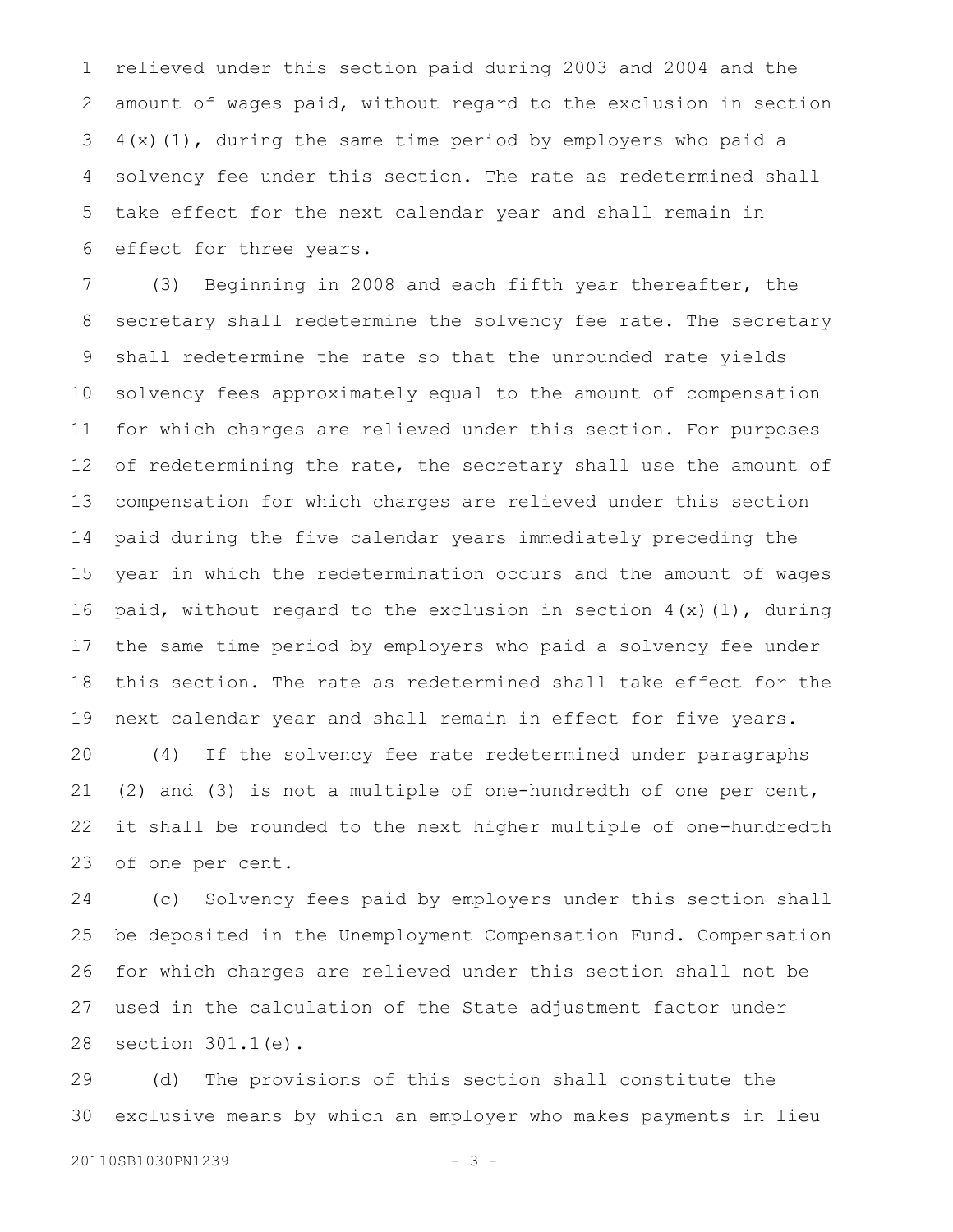of contributions pursuant to Article X, XI or XII may be excused from reimbursing the Unemployment Compensation Fund for compensation paid to an individual that is based on wages paid by the employer or that portion of the individual's compensation determined in accordance with section 1108. 1 2 3 4 5

(e) A group account under section 1109 shall constitute an employer for purposes of this section. 6 7

Section 2. Section 302 of the act, amended March 24, 1964 (Sp.Sess., P.L.53, No.1), July 6, 1977 (P.L.41, No.22), July 21, 1983 (P.L.68, No.30), December 19, 1996 (P.L.1476, No.189) and December 9, 2002 (P.L.1330, No.156), is amended to read: Section 302. Establishment and Maintenance of Employer's Reserve Accounts.--The department shall establish and maintain for each employer a separate employer's reserve account in the following manner: 8 9 10 11 12 13 14 15

(a) [(1) Such account shall be credited with all contributions paid by such employer for periods subsequent to June thirtieth, one thousand nine hundred forty-eight. Such account shall be charged with an amount determined by multiplying the wages of compensated employes of such employer for the twelve month period ended June thirtieth, one thousand nine hundred forty-nine, by the state experience heretofore used in determining rates of contributions for the year one thousand nine hundred forty-nine. Subsequent to January 1, 1984, such] An employer's account shall be charged with all compensation, including dependents' allowances, paid to each individual who received from such employer wage credits constituting the base of such compensation, in the proportion that such wage credits with such employer bears to the total wage credits received by such individual from all employers[: Provided, That if the 16 17 18 19 20 21 22 23 24 25 26 27 28 29 30

```
20110SB1030PN1239 - 4 -
```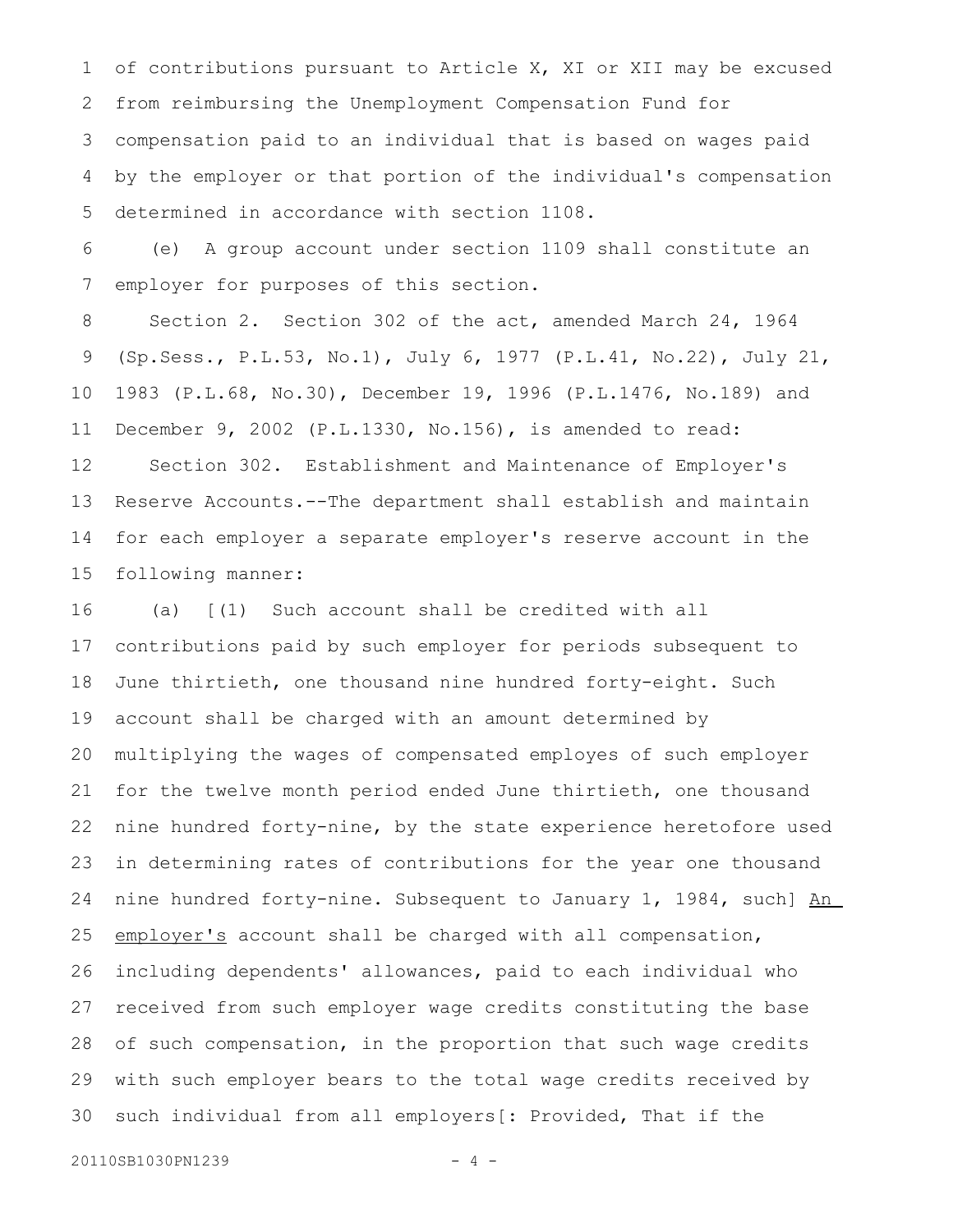department finds that such individual was separated from his most recent work for such employer due to being discharged for willful misconduct connected with such work, or due to his leaving such work without good cause attributable to his employment, or due to his being separated from such work under conditions which would result in disqualification for benefits under the provisions of section 3 or section 402(e.1), thereafter no compensation paid to such individual with respect to any week of unemployment occurring subsequent to such separation, which is based upon wages paid by such employer with respect to employment prior to such separation, shall be charged to such employer's account under the provisions of this subsection (a); provided, such employer has filed a notice with the department in accordance with its rules and regulations and within the time limits prescribed therein; and provided if the department finds that such individual's unemployment is directly caused by a major natural disaster declared by the President pursuant to section 102(1) of the Disaster Relief Act of 1970 (P.L.91-606) and such individual would have been eligible for disaster unemployment assistance as provided in section 240 of that act with respect to such unemployment but for the receipt of unemployment compensation, no compensation paid to such individual with respect to any week of unemployment occurring due to such natural disaster, to a maximum of the eight weeks immediately following the President's declaration of emergency, shall be charged to the employer's account under the provisions of this subsection. 1 2 3 4 5 6 7 8 9 10 11 12 13 14 15 16 17 18 19 20 21 22 23 24 25 26 27

(2) Notwithstanding the provisions of paragraph (1) of this subsection, if the department finds that an individual subsequent to separation from his work is engaged in part-time 28 29 30

```
20110SB1030PN1239 - 5 -
```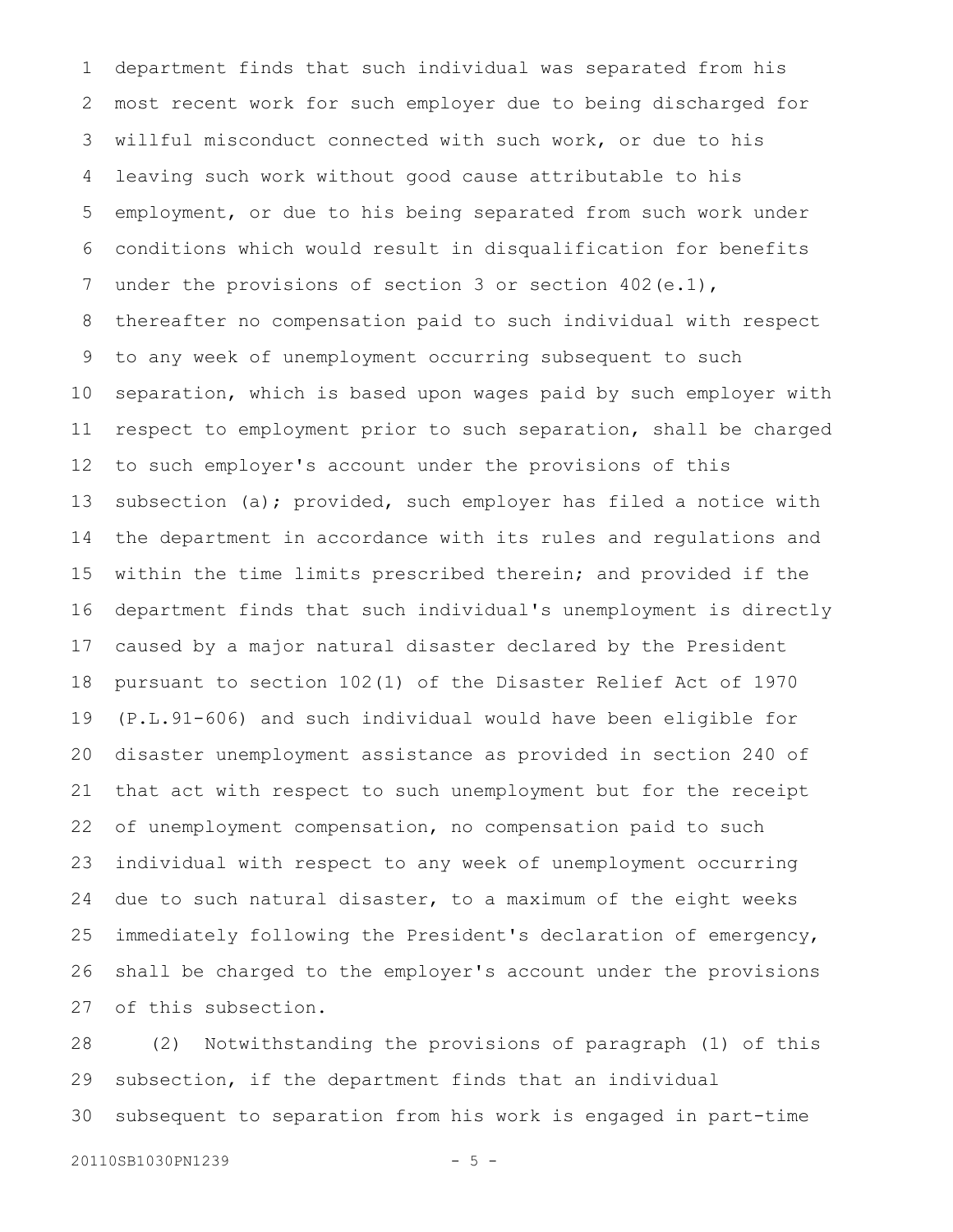work for a base year employer, other than a base year employer from whom he has separated, compensation paid to such individual with respect to any week of unemployment occurring subsequent to such separation and while such part-time work continues without material change, shall not be charged to the account of such part-time employer; provided, such part-time employer has filed a notice with the department in accordance with its rules and regulations and within the time limits prescribed therein. 1 2 3 4 5 6 7 8

(2.1) Notwithstanding the provisions of paragraph (1) of this subsection, if the department finds that an individual was separated from his most recent work for such employer due to a cessation of business of eighteen months or less caused by a disaster, compensation paid to such individual with respect to any week of unemployment occurring subsequent to such separation shall not be charged to the account of such employer; provided, such employer has filed a notice with the department in accordance with its rules and regulations and within the time limits prescribed therein. 9 10 11 12 13 14 15 16 17 18

(3) The findings and determinations of the department under this subsection (a) shall be subject to appeal in the manner provided in this act for appeals from determinations of compensation: Provided, That where the individual's eligibility for compensation has been finally determined under the provisions of Article V of this act, such determination shall not be subject to attack in proceedings under this section. (4) The reserve account of any employer who pays contributions under this section shall not be charged with respect to benefits paid to any individual whose base period wages include wages for previously uncovered services as defined in section 401(g) to the extent that the unemployment insurance 19 20 21 22 23 24 25 26 27 28 29 30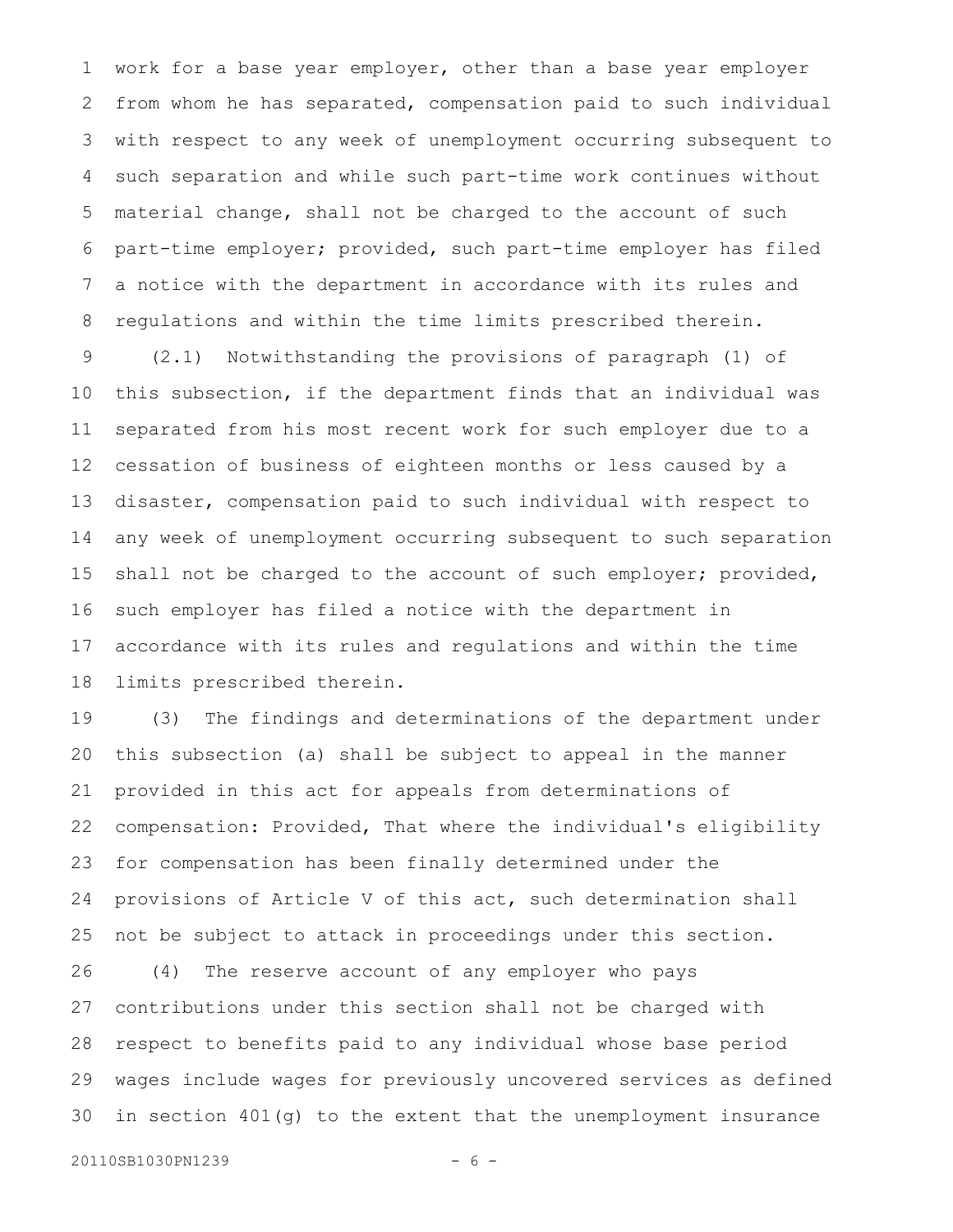fund is reimbursed for such benefits pursuant to section 121 of Public Law 94-566]. 1 2

(b) Any employer, at any time, may voluntarily pay into the Unemployment Compensation Fund an amount in excess of the contributions required to be paid under the provisions of this act, and such amount shall be forthwith credited to his reserve account. His rate of contribution shall be computed or recomputed, as the case may be, with such amount included in the calculation. To affect such employer's rate of contribution for any year, such amount shall be paid not later than thirty days following the mailing of notice of his rate of contribution for such year: Provided, That for good cause, such time may be extended by the department: And provided further, That such amount, when paid as aforesaid, shall not be refunded or used as a credit in the payment of contributions in whole or in part. In no event shall any such amount be included in the computation or recomputation for any year unless it is paid within one hundred twenty days after the beginning of such year. 3 4 5 6 7 8 9 10 11 12 13 14 15 16 17 18

(c) (1) For the purpose of determining any employer's rate of contribution for any year, the phrase "balance in an employer's reserve account" as used in sections 301, 301.1 and 301.2 of this act shall mean the amount ascertained as of the computation date by subtracting the amounts charged to his reserve account from the amounts credited thereto including voluntary contributions. If, as of the computation date, the amounts charged to his reserve account exceed the amounts credited by an amount equivalent to more than twenty per centum (20%) of his average annual payroll, the employer may elect, subject to the provisions of section 301.1(f) of this act to have his reserve account balance adjusted to a negative balance 19 20 21 22 23 24 25 26 27 28 29 30

```
20110SB1030PN1239 - 7 -
```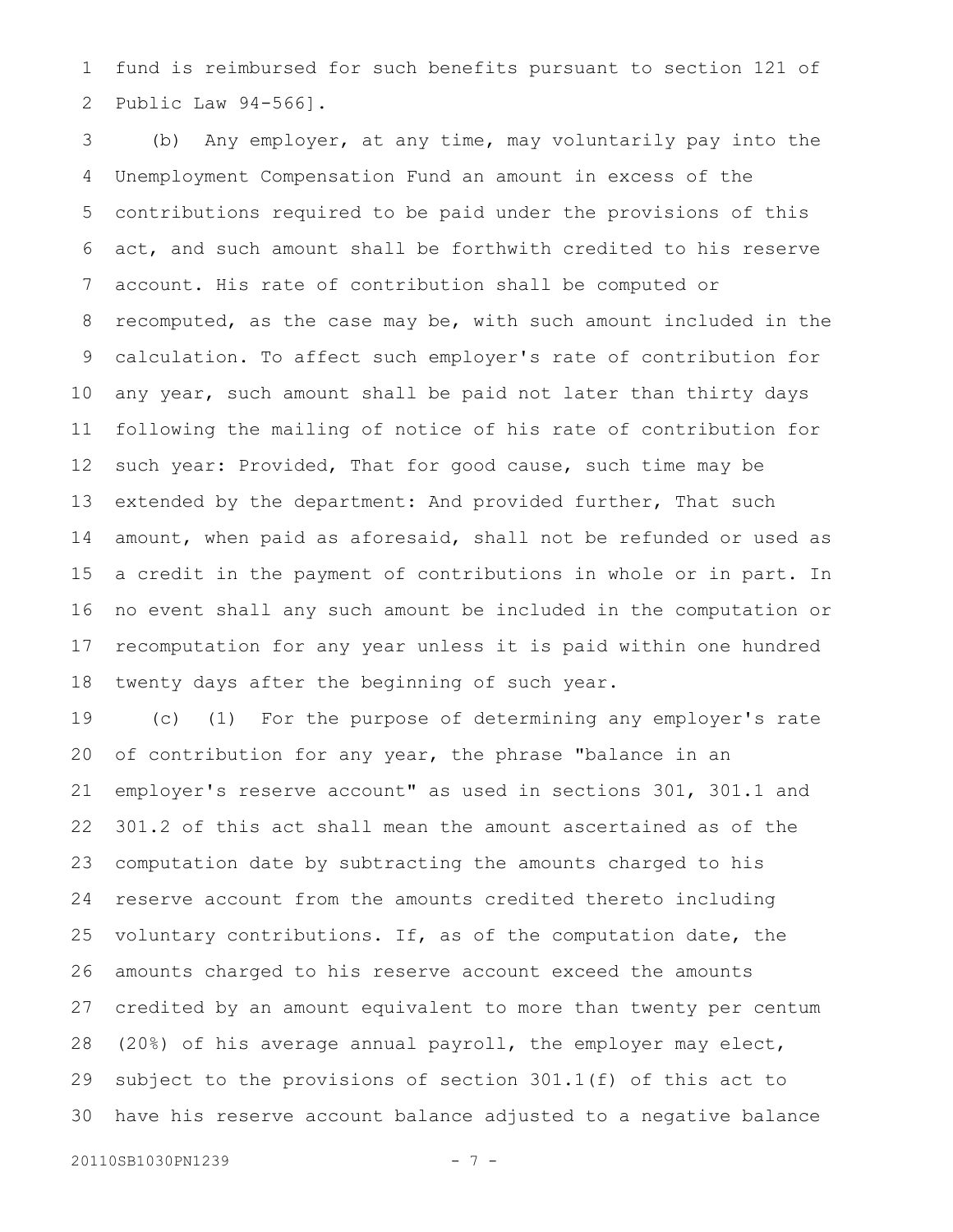equal to twenty per centum (20%) of his average annual payroll. This subsection as amended shall apply to elections made after December 31, 1986. 1 2 3

(2) Notwithstanding the provisions of section 301.1(f) and paragraph (1) of this subsection, for elections made on or after January 1, 1984 and before May 1, 1986, if the amounts charged to the employer's reserve account exceed the amounts credited by an amount equivalent to more than ten per centum (10%) of his average annual payroll, the department, after determining his Reserve Ratio Factor shall, upon the election of the employer, adjust his reserve account balance to a negative balance equal to ten per centum (10%) of his average annual payroll. With respect to future adjustments of negative balance accounts, the secretary shall, upon the election of the employer, make adjustments as follows: 4 5 6 7 8 9 10 11 12 13 14 15

(i) In relation to adjustments made for the second time after January 1, 1984 and before May 1, 1986, if the amounts charged to his reserve account exceed the amounts credited by an amount equivalent to more than fifteen per centum (15%) of his average annual payroll, the department shall, upon the election of the employer, adjust the reserve account balance to a negative balance equal to fifteen per centum (15%) of his average annual payroll. 16 17 18 19 20 21 22 23

(ii) In relation to adjustments made for the third time after January 1, 1984 and before May 1, 1986, if the amounts charged to his reserve account exceed the amounts credited by an amount equivalent to more than twenty per centum (20%) of his average annual payroll, the department shall, upon the election of the employer, adjust his reserve account balance to a negative balance equal to twenty per centum (20%) of his average 24 25 26 27 28 29 30

20110SB1030PN1239 - 8 -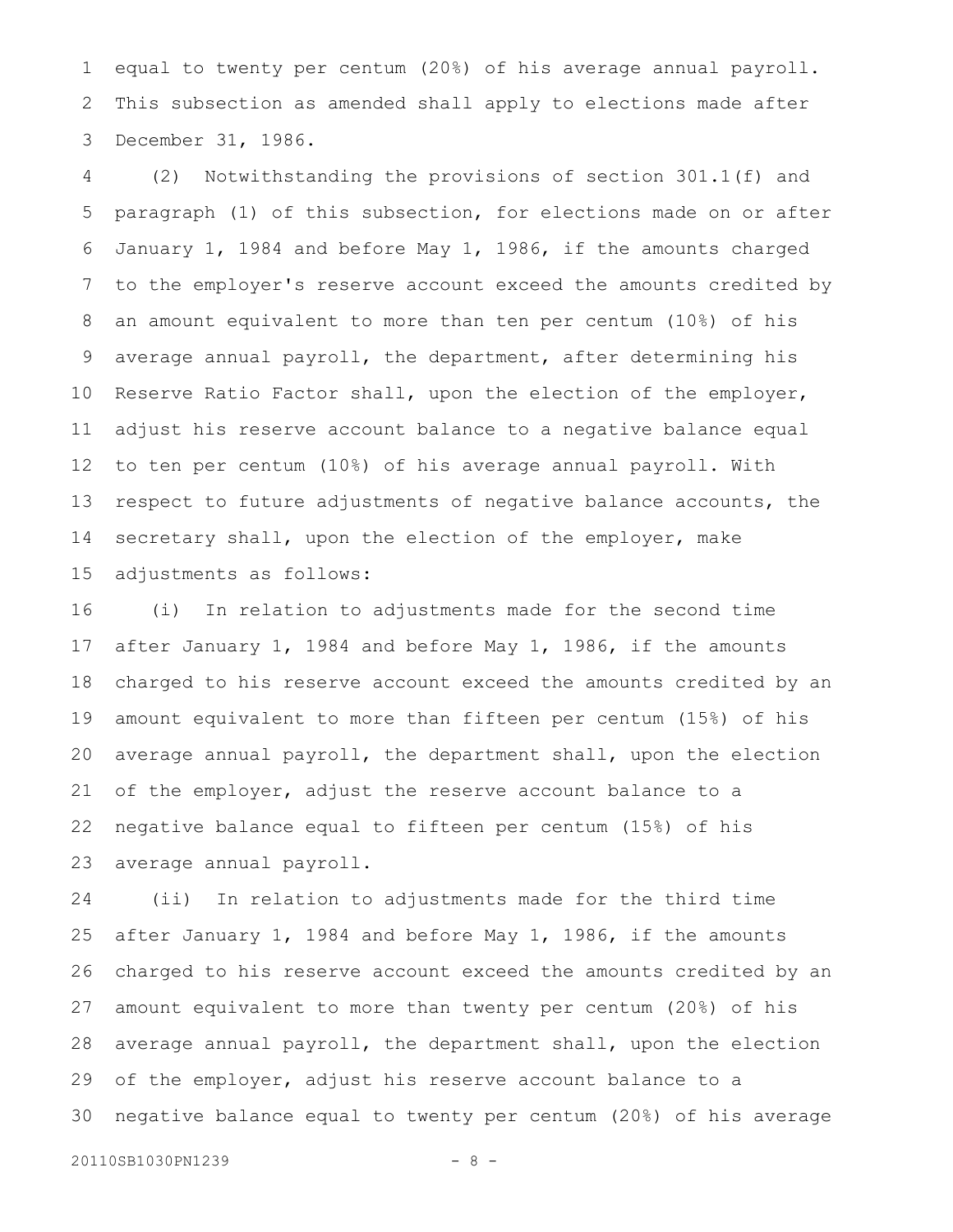annual payroll. 1

(d) The department shall terminate the reserve account of any employer who has not paid contributions for a period of four consecutive twelve month periods, ending June thirtieth in any year. 2 3 4 5

(e) Nothing contained in this act shall be construed to grant to any employer any claim or right of withdrawal with respect to any amount allocated to him from, or paid by him into, the Unemployment Compensation Fund, except as provided in section three hundred eleven hereof. 6 7 8 9 10

Section 3. The act is amended by adding a section to read: 11

Section 302.1. Relief from Charges.--Notwithstanding any 12

other provisions of this act assigning charges for compensation 13

paid to employes, the department shall relieve an employer of 14

charges for compensation in accordance with this section and 15

section 213 of this act. 16

(a) Circumstances allowing relief: 17

(1) If an individual was separated from his most recent work 18

for an employer due to being discharged for willful misconduct 19

connected with that work, or due to his leaving that work 20

without good cause attributable to his employment, or due to his 21

being separated from such work under conditions which would 22

result in disqualification for benefits under the provisions of 23

section 3 or section 402(e.1), the employer shall be relieved of 24

charges for compensation paid to the individual with respect to 25

any week of unemployment occurring subsequent to such 26

separation. Relief from charges under this paragraph terminates 27

if the employe returns to work for the employer. 28

(2) If an individual's unemployment is directly caused by a 29

major natural disaster declared by the President of the United 30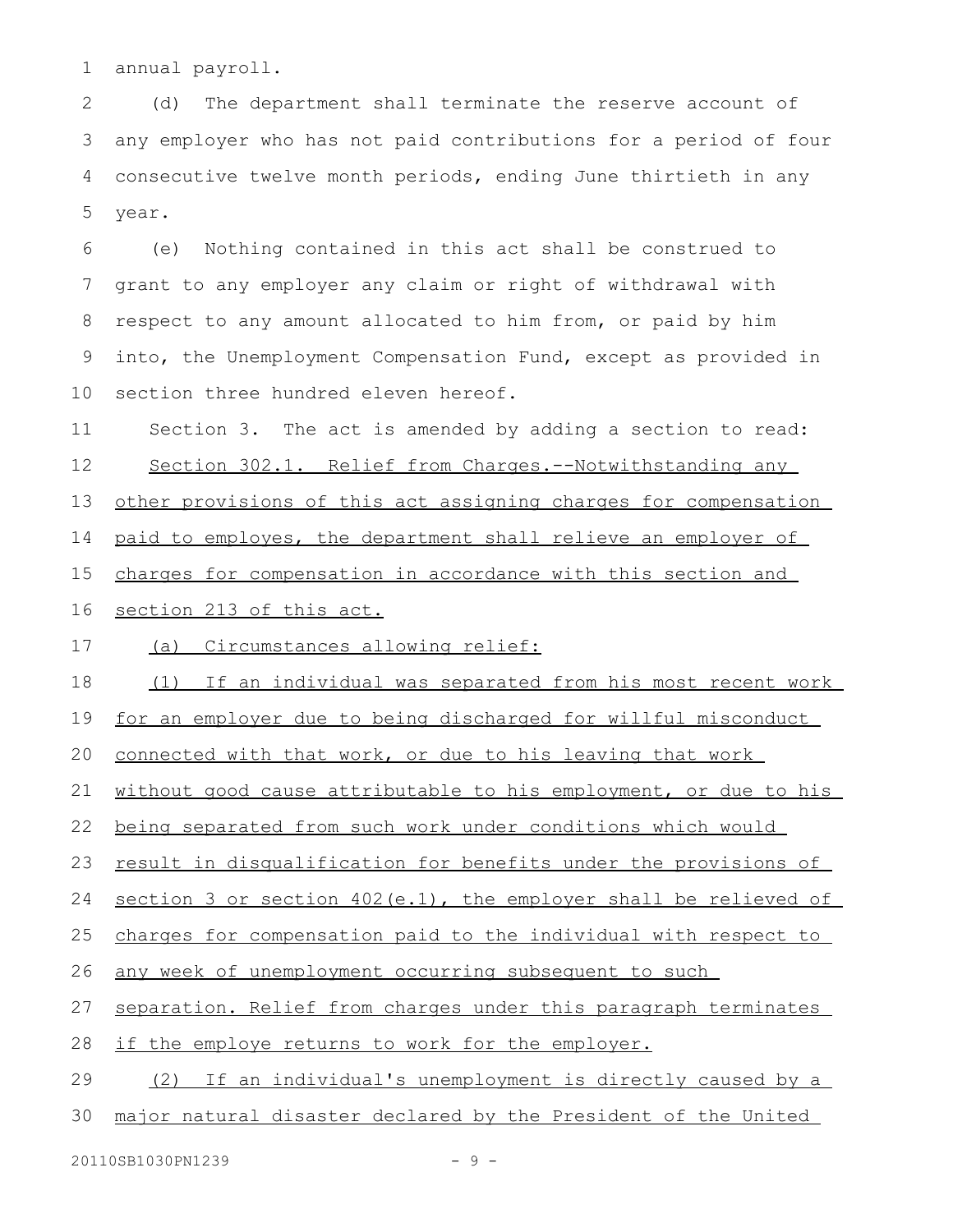| 1  | States pursuant to section 102(1) of the Disaster Relief Act of        |
|----|------------------------------------------------------------------------|
| 2  | 1970 (Public Law 91-606, 42 U.S.C. § 4401 et seq.) and the             |
| 3  | individual would have been eligible for disaster unemployment          |
| 4  | assistance as provided in section 240 of the Disaster Relief Act       |
| 5  | of 1970 with respect to that unemployment but for the receipt of       |
| 6  | unemployment compensation, an employer shall be relieved of            |
| 7  | charges for compensation paid to such individual with respect to       |
| 8  | any week of unemployment occurring due to the natural disaster,        |
| 9  | to a maximum of the eight weeks immediately following the              |
| 10 | declaration of emergency by the President of the United States.        |
| 11 | If an individual subsequent to separation from his work<br>(3)         |
| 12 | is engaged in part-time work for a base year employer, other           |
| 13 | than a base year employer from whom he has separated, the part-        |
| 14 | time employer shall be relieved of charges for compensation paid       |
| 15 | to the individual with respect to any week of unemployment             |
| 16 | <u>occurring subsequent to the separation and while such part-time</u> |
| 17 | work continues without material change.                                |
| 18 | (4) If the department finds that an individual was separated           |
| 19 | from his most recent work for an employer due to a cessation of        |
|    | 20 business of eighteen months or less caused by a disaster, the       |
| 21 | employer may be relieved of charges for compensation paid to           |
| 22 | such individual with respect to any week of unemployment               |
| 23 | occurring subsequent to that separation. Relief from charges           |
| 24 | under this paragraph terminates if the employe returns to work         |
| 25 | for the employer.                                                      |
| 26 | (b) Requests for relief from charges:                                  |
| 27 | (1) Except as provided in subsection (c), in order to be               |
| 28 | granted relief from charges for compensation an employer must          |
| 29 | file a request with the department in the manner provided, and         |
| 30 | containing all information required, by the department's               |
|    |                                                                        |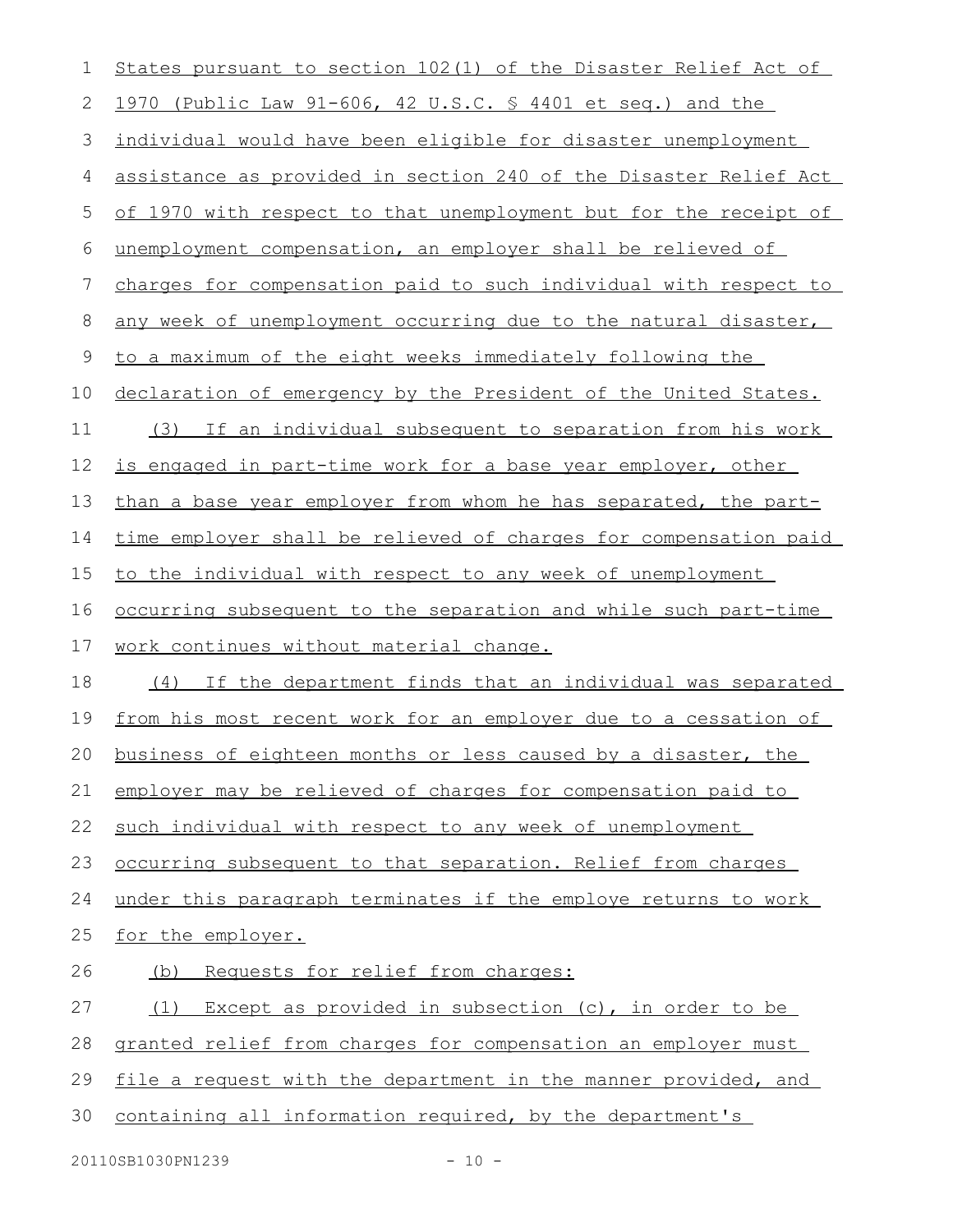1 regulations.

| $\mathbf{2}$ | (2) If an employer is requesting relief from charges on the     |
|--------------|-----------------------------------------------------------------|
| 3            | basis of a separation that occurs on or before the date the     |
| 4            | claimant files an application for benefits or on the basis of   |
| 5            | continuing part-time work, the following shall apply:           |
| 6            | (i) If the request is filed within fifteen (15) days after      |
| 7            | the date of the earliest notice issued by the department under  |
| 8            | section 501(a) indicating that the claimant is eligible under   |
| 9            | section 401(a) and relief is granted, relief shall begin with   |
| 10           | the earliest week for which the claimant is eligible for        |
| 11           | benefits pursuant to the claimant's application for benefits.   |
| 12           | (ii) If the request is not filed within the time period         |
| 13           | provided in subparagraph (i), relief, if granted by the         |
| 14           | department, shall begin with the earliest week ending fifteen   |
| 15           | (15) or more days subsequent to the date the request is filed.  |
| 16           | (3) If an employer is requesting relief from charges on the     |
|              |                                                                 |
| 17           | basis of a separation that occurs after the claimant files an   |
| 18           | application for benefits, the following shall apply:            |
| 19           | (i) If the request is filed within fifteen (15) days after      |
| 20           | the date of the earliest notice issued by the department        |
|              | indicating that the claimant is claiming benefits subsequent to |
| 22           | the separation and relief is granted, relief shall begin with   |
| 21<br>23     | the earliest week for which the claimant is eligible for        |
| 24           | benefits following the last day worked.                         |
| 25           | (ii) If the request is not filed within the time period         |
| 26           | provided in subparagraph (i), relief, if granted by the         |
| 27           | department, shall begin with the earliest week ending fifteen   |
| 28           | (15) or more days subsequent to the date the request is filed.  |
| 29           | (c) Relief from charges without a request:                      |
| 30           | (1) If a claimant is determined ineligible for benefits         |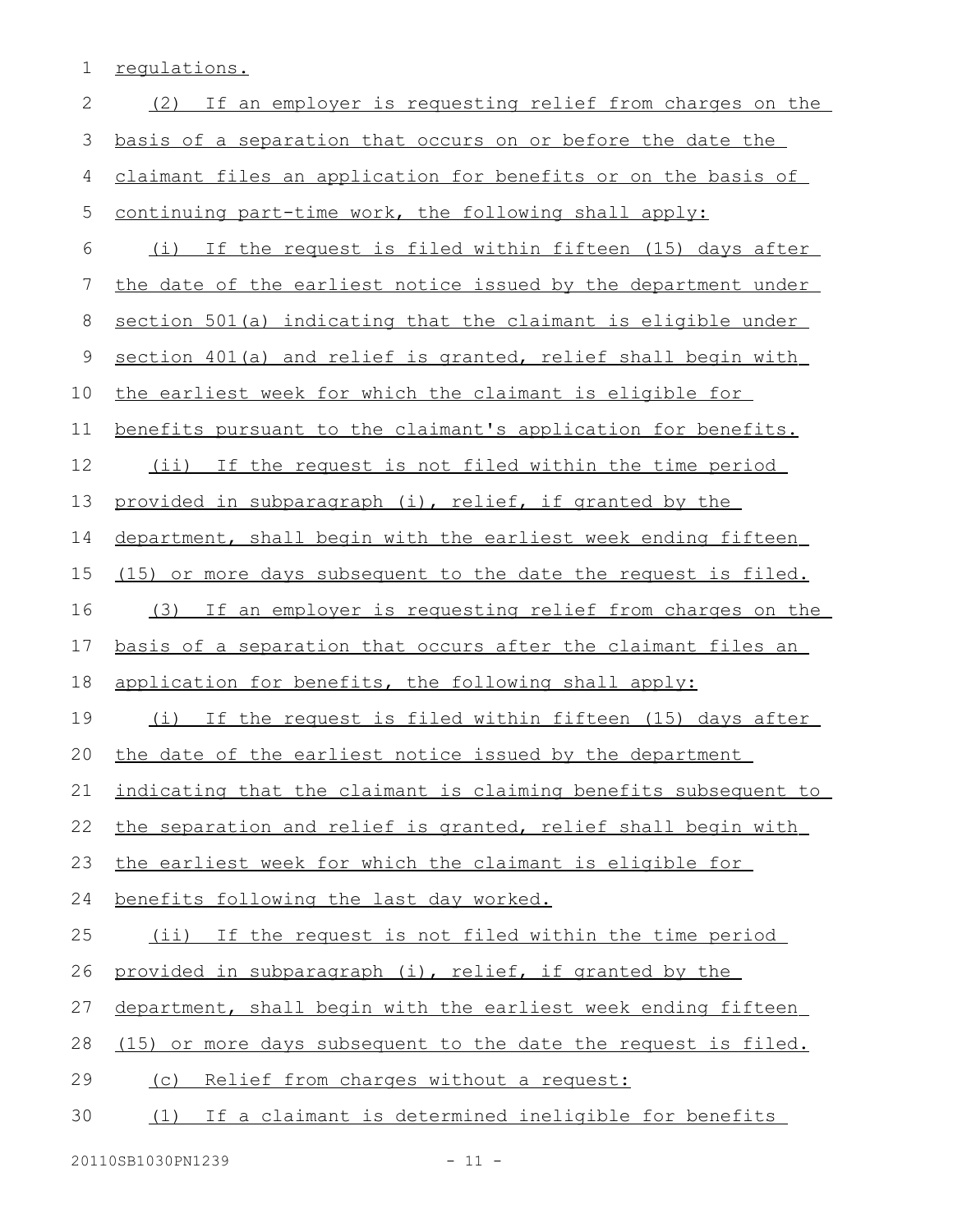| $\mathbf 1$ | under section 3 or section 402(b), (e) or (e.1) pursuant to a    |
|-------------|------------------------------------------------------------------|
| 2           | notice of determination that has become final, the department    |
| 3           | shall grant relief from charges in accordance with subsection    |
| 4           | (a) (1) to the employer from whom the claimant was separated,    |
| 5           | beginning with the earliest week for which the claimant is       |
| 6           | eligible for benefits following the week or weeks governed by    |
| 7           | the notice of determination.                                     |
| 8           | If a claimant is determined eligible for benefits under<br>(2)   |
| 9           | section 402(b) pursuant to a notice of determination that has    |
| 10          | become final, the department shall grant or deny relief from     |
| 11          | charges in accordance with subsection (a) (1) to the employer    |
| 12          | from whom the claimant was separated, beginning with the         |
| 13          | earliest week governed by the notice of determination, in        |
| 14          | accordance with the following:                                   |
| 15          | The department shall grant relief from charges if the<br>(i)     |
| 16          | claimant left work for the employer without good cause           |
| 17          | attributable to the claimant's employment.                       |
| 18          | The department shall deny relief from charges if the<br>(i)      |
| 19          | claimant left work for the employer with good cause attributable |
| 20          | to the claimant's employment.                                    |
| 21          | Relief from charges granted to an employer remains in<br>(3)     |
| 22          | effect for the purpose of benefits paid to the claimant pursuant |
| 23          | to a subsequent application for benefits if the relief has not   |
| 24          | terminated in accordance with the provisions of this section.    |
| 25          | (d)<br>Employer information:                                     |
| 26          | An employer that is granted relief from charges on the<br>(1)    |
| 27          | basis of a claimant's separation from employment shall notify    |
| 28          | the department within fifteen (15) days if the claimant returns  |
| 29          | to work for the employer. The employer shall include with the    |
| 30          | notification the claimant's name and Social Security number, the |
|             |                                                                  |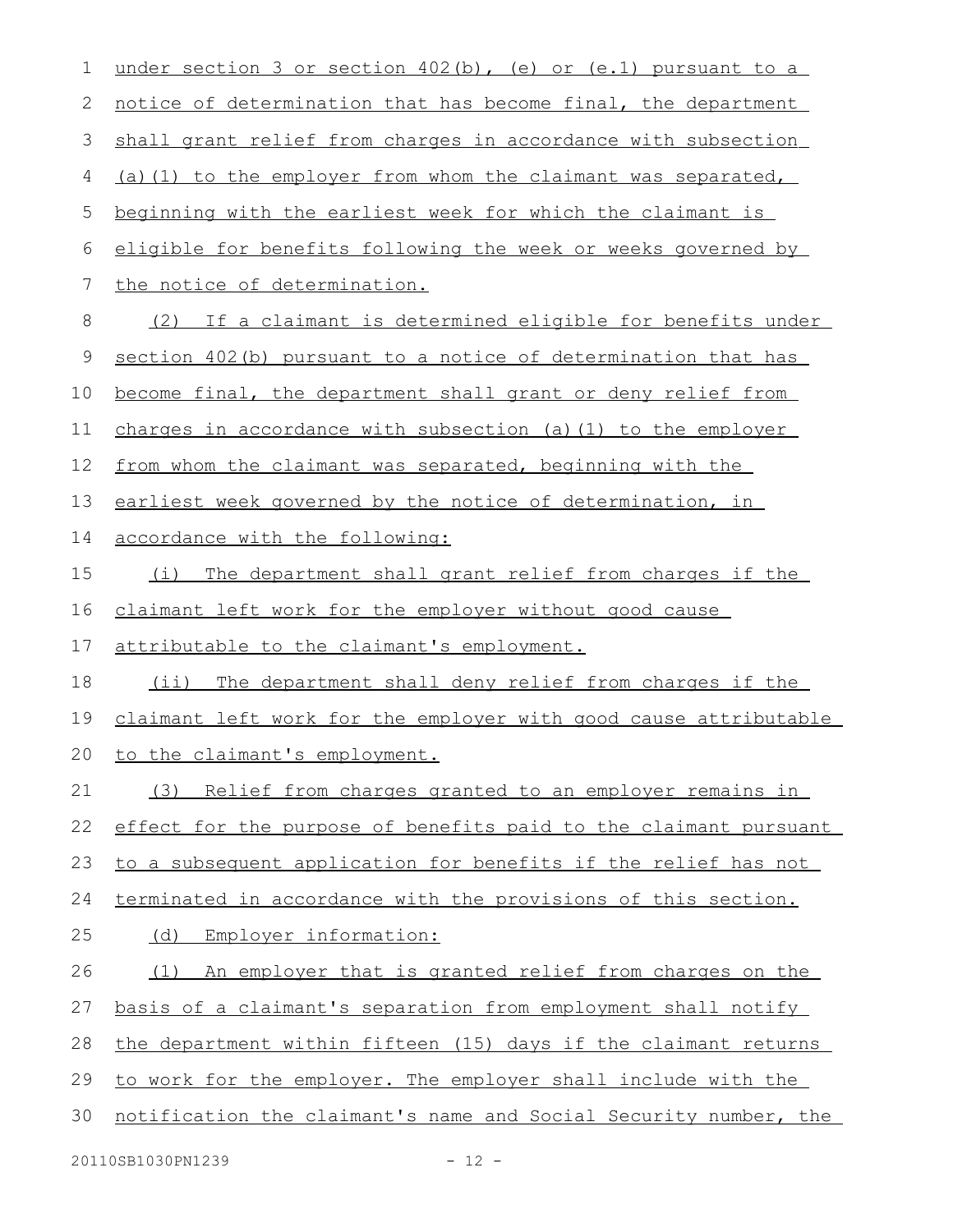| 1              | employer's name and account number and the date when             |
|----------------|------------------------------------------------------------------|
| $\mathbf{2}$   | reemployment commenced.                                          |
| $\mathfrak{Z}$ | (2) An employer that is granted relief from charges on the       |
| 4              | basis of continuing part-time work shall notify the department   |
| 5              | within fifteen (15) days if the employment situation of the      |
| 6              | claimant changes. The employer shall include with the            |
| 7              | notification the claimant's name and Social Security number and  |
| 8              | the employer's name and account number.                          |
| 9              | General provisions:<br>(e)                                       |
| 10             | (1)<br>Where the individual's eligibility for compensation has   |
| 11             | been finally determined under the provisions of Article V, such  |
| 12             | determination shall not be subject to attack in proceedings      |
| 13             | under this section.                                              |
| 14             | (2) The findings and determinations of the department under      |
| 15             | this section shall be subject to appeal in the manner provided   |
| 16             | in this act for appeals from determinations of compensation.     |
|                |                                                                  |
| 17             | Section 4. Section 401(b) of the act, amended July 9, 1976       |
| 18             | $(P.L.842, No.147)$ , is amended to read:                        |
| 19             | Section 401. Qualifications Required to Secure                   |
| 20             | Compensation.--Compensation shall be payable to any employe who  |
| 21             | is or becomes unemployed, and who--                              |
| 22             | $\star$ $\star$ $\star$                                          |
| 23             | [Has registered for work at, and thereafter continued to<br>(b)  |
| 24             | report to an employment office in accordance with such           |
| 25             | requlations as the secretary may prescribe, except that the      |
| 26             | secretary may by regulation waive or alter either or both of the |
| 27             | requirements of this clause as to individuals attached to        |
| 28             | regular jobs and as to such other types of cases or situations   |
| 29             | with respect to which he finds that compliance with such         |

20110SB1030PN1239 - 13 -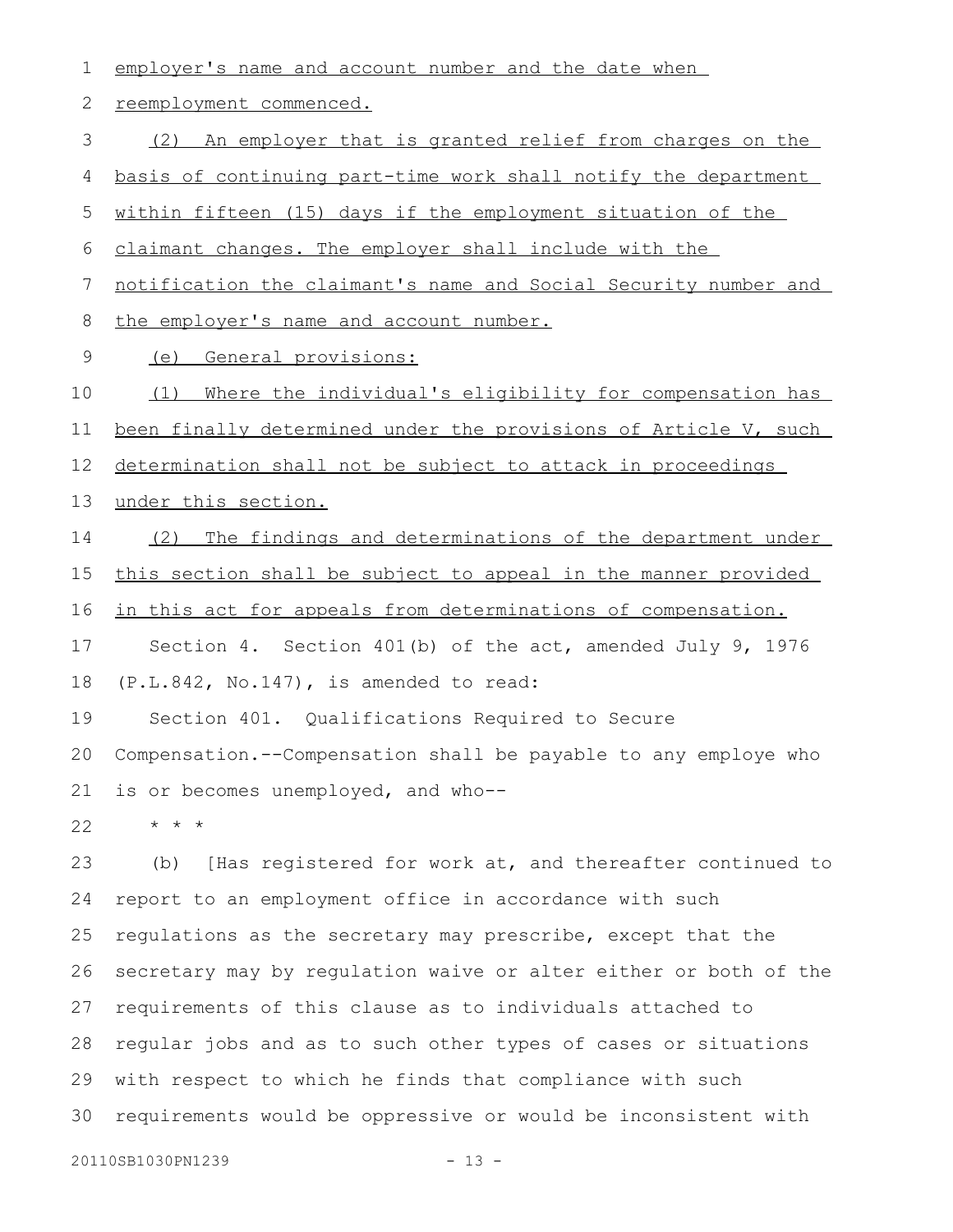| $\mathbf 1$ | the purposes of the act: Provided, however, That no such            |
|-------------|---------------------------------------------------------------------|
| 2           | requlation shall conflict with section four hundred and one (c)     |
| 3           | of this act; 1 (1) Is making an active search for suitable          |
| 4           | employment. The requirements for "active search" shall be           |
| 5           | established by the department and shall include, at a minimum,      |
| 6           | all of the following:                                               |
| 7           | (i) Registration by a claimant for employment search                |
| 8           | services offered by the Pennsylvania CareerLink system or its       |
| 9           | successor agency within thirty (30) days after initial              |
| 10          | application for benefits.                                           |
| 11          | (ii) Posting a resume on the system's database, unless the          |
| 12          | claimant is seeking work in an employment sector in which           |
| 13          | resumes are not commonly used.                                      |
| 14          | (iii) Applying for positions that offer employment and wages        |
| 15          | similar to those the claimant had prior to his unemployment and     |
| 16          | which are within a forty-five (45) minute commuting distance.       |
| 17          | The Pennsylvania CareerLink system or its successor<br>(2)          |
| 18          | agency shall provide documentation, ON A QUARTERLY BASIS OR MORE    |
| 19          | FREQUENTLY, as the secretary deems appropriate, to the              |
| 20          | Pennsylvania Unemployment Compensation Service Center system so     |
| 21          | the system can conduct the necessary cross reference checks.        |
| 22          | For the purposes of paragraph (1), the department may<br>(3)        |
| 23          | determine that a claimant has made an active search for suitable    |
| 24          | work if the claimant's efforts include actions comparable to        |
| 25          | those traditional actions in their trade or occupation by which     |
| 26          | jobs have been found by others in the community and labor market    |
| 27          | in which the claimant is seeking employment.                        |
| 28          | The requirements of this subsection do not apply to any<br>(4)      |
| 29          | week in which the claimant is in training approved under section    |
| 30          | $236(a) (1)$ of the Trade Act of 1974 (Public Law 93-618, 19 U.S.C. |
|             |                                                                     |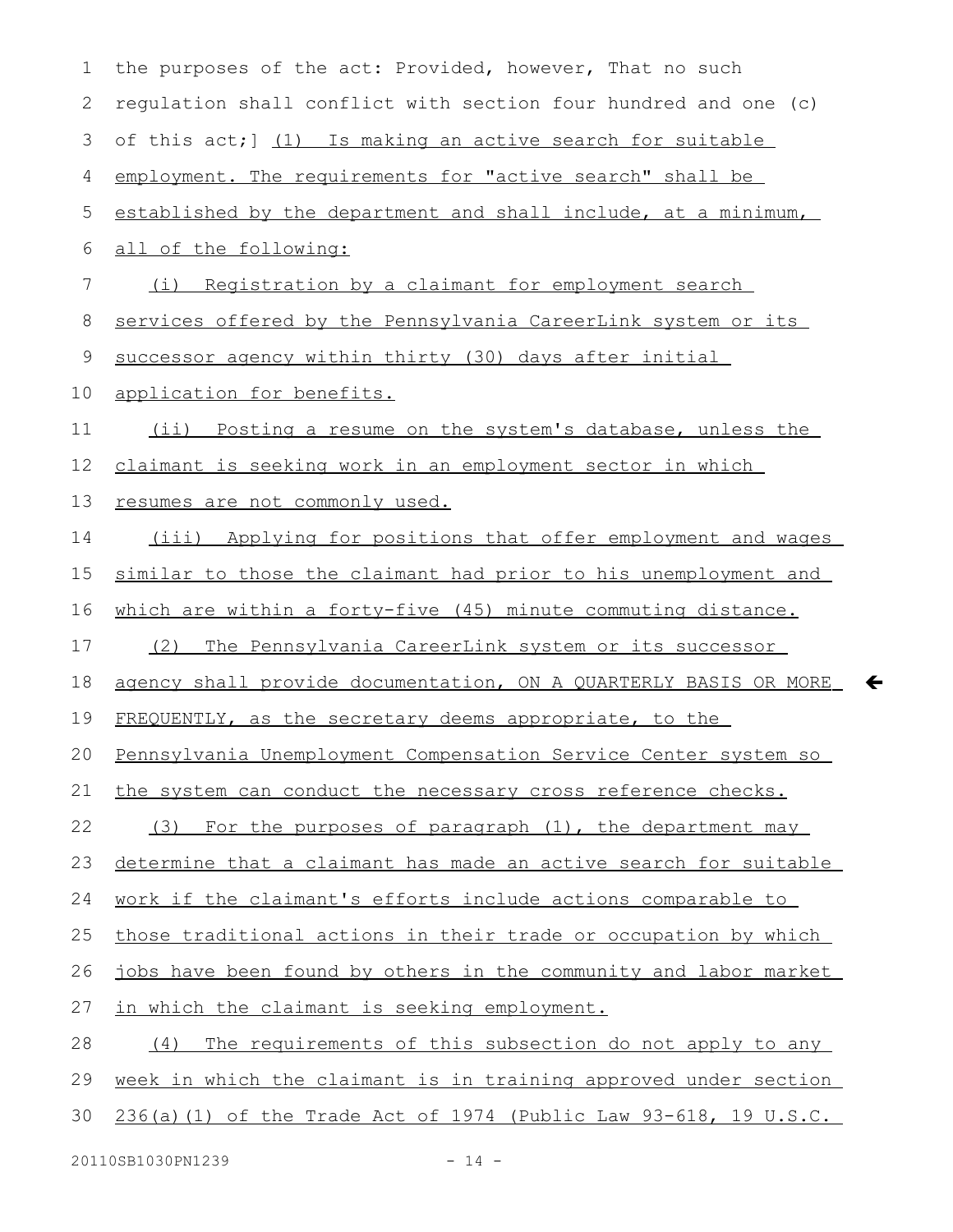§ 2101 et seq.) or any week in which the claimant is required to participate in reemployment services under section 402(j). (5) The requirements of this subsection shall not apply to a claimant who is laid off for lack of work and advised by the employer of the date on which the claimant will return to work. (6) The department may waive or alter the requirements of this subsection in cases or situations with respect to which the secretary finds that compliance with such requirements would be oppressive or which would be inconsistent with the purposes of this act. 1 2 3 4 5 6 7 8 9 10

\* \* \* 11

Section 5. Section 404 introductory paragraph, (d) and (e)(2) of the act, amended October 19, 1988 (P.L.818, No.109) and December 16, 2005 (P.L.437, No.80), are amended to read: Section 404. Rate and Amount of Compensation.--Compensation shall be paid to each eligible employe in accordance with the following provisions of this section except that compensation payable with respect to weeks ending in benefit years which begin prior to the first day of January [1989] 2012 2013 shall be paid on the basis of the provisions of this section in effect at the beginning of such benefit years. 12 13 14 15 16 17 18 19 20 21

 $\leftarrow$ 

\* \* \* 22

(d) (1) Notwithstanding any other provisions of this section each eligible employe who is unemployed with respect to any week ending subsequent to July 1, 1980 shall be paid, with respect to such week, compensation in an amount equal to his weekly benefit rate less the total of (i) the remuneration, if any, paid or payable to him with respect to such week for services performed which is in excess of his partial benefit credit  $[and]_L$  (ii) vacation pay, if any, which is in excess of 23 24 25 26 27 28 29 30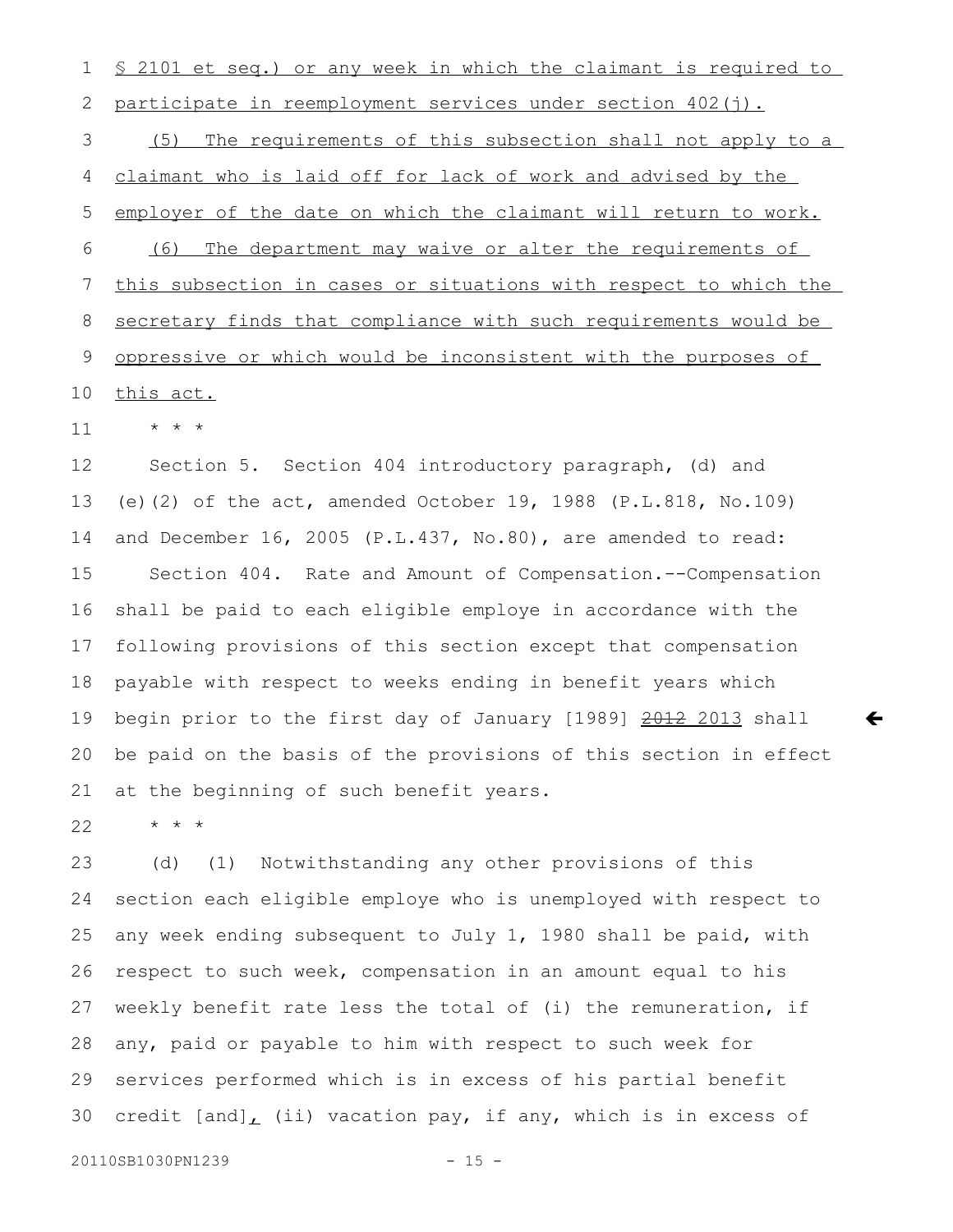| 1            | his partial benefit credit, except when paid to an employe who   |
|--------------|------------------------------------------------------------------|
| $\mathbf{2}$ | is permanently or indefinitely separated from his employment[.]  |
| 3            | and (iii) the amount of severance pay that is attributed to the  |
| 4            | week.                                                            |
| 5            | (1.1) For purposes of clause (1) (iii), all of the following     |
| 6            | apply:                                                           |
| 7            | "Severance pay" means one or more payments made by an<br>(i)     |
| 8            | employer to an employe on account of separation from the service |
| 9            | of the employer, regardless of whether the employer is legally   |
| 10           | bound by contract, statute or otherwise to make such payments.   |
| 11           | The term does not include payments for pension, retirement or    |
| 12           | accrued leave or payments of supplemental unemployment benefits. |
| 13           | (ii) The amount of severance pay attributed pursuant to          |
| 14           | subclause (iii) shall be an amount not less than zero determined |
| 15           | by subtracting one-half of the average annual wage as calculated |
| 16           | under subsection (e) as of June 30 immediately preceding the     |
| 17           | calendar year in which the claimant's benefit year begins from   |
| 18           | the total amount of severance pay paid or payable to the         |
| 19           | claimant by the employer.                                        |
| 20           | (iii) Severance pay is attributed as follows:                    |
| 21           | (A) Severance pay is attributed to the day, days, week or        |
| 22           | weeks immediately following the employe's separation.            |
| 23           | The number of days or weeks to which severance pay is<br>(B)     |
| 24           | attributed is determined by dividing the total amount of         |
| 25           | severance pay by the reqular full-time daily or weekly wage of   |
| 26           | the claimant.                                                    |
| 27           | The amount of severance pay attributed to each day or<br>(C)     |
| 28           | week equals the regular full-time daily or weekly wage of the    |
| 29           | claimant.                                                        |
| 30           | When the attribution of severance pay is made on the<br>(D)      |
|              |                                                                  |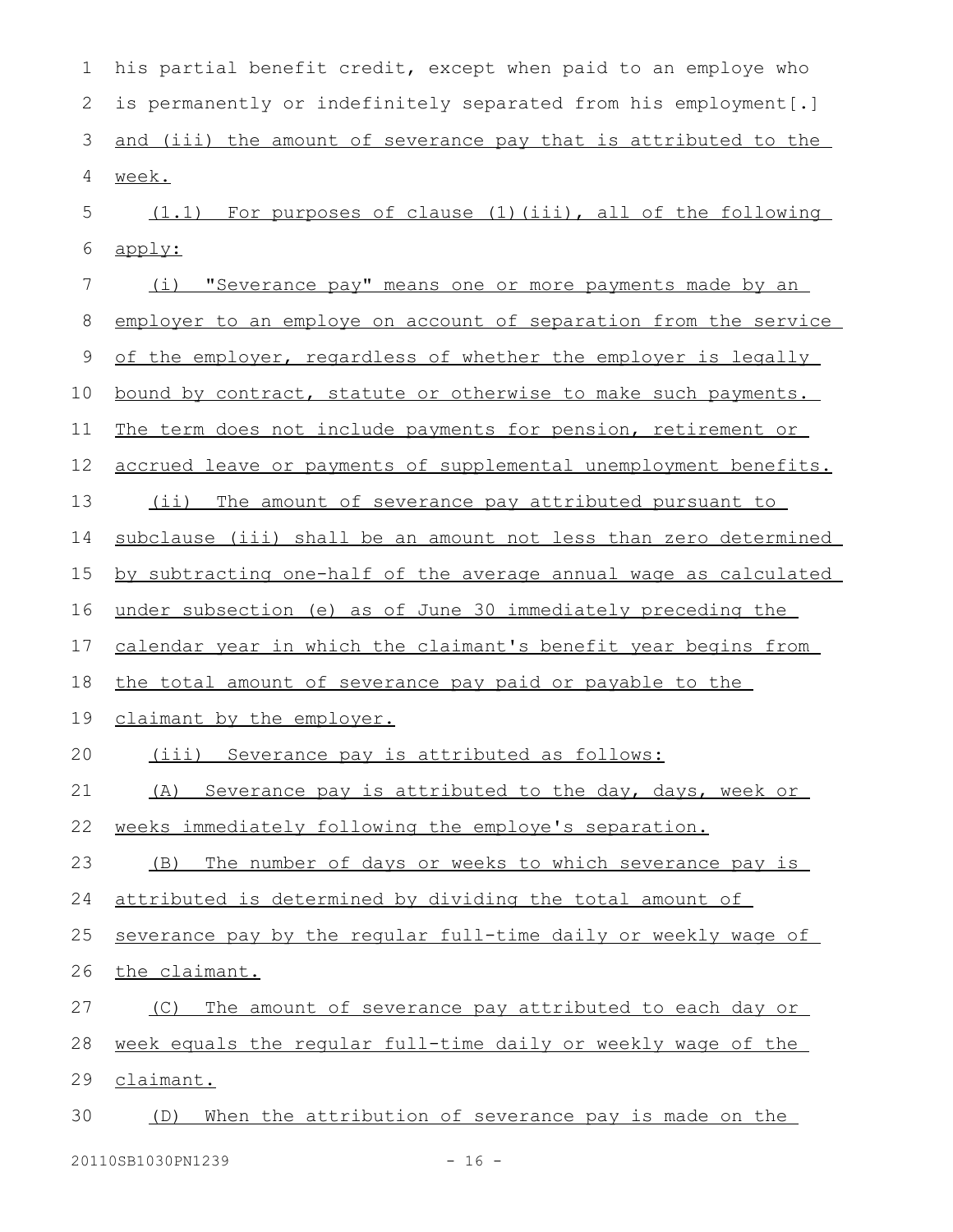basis of the number of days, the pay shall be attributed to the customary working days in the calendar week. 1 2

(2) (i) In addition to the deductions provided for in clause (1), for any week with respect to which an individual is receiving a pension, including a governmental or other pension, retirement or retired pay, annuity or any other similar periodic payment, under a plan maintained or contributed to by a base period or chargeable employer, the weekly benefit amount payable to such individual for such week shall be reduced, but not below zero, by the pro-rated weekly amount of the pension as determined under subclause (ii). 3 4 5 6 7 8 9 10 11

(ii) If the pension is entirely contributed to by the employer, then one hundred per centum (100%) of the pro-rated weekly amount of the pension shall be deducted. Except as set forth in clause (4), if the pension is contributed to by the individual, in any amount, then fifty per centum (50%) of the pro-rated weekly amount of the pension shall be deducted. 12 13 14 15 16 17

(iii) No deduction shall be made under this clause by reason of the receipt of a pension if the services performed by the individual during the base period or remuneration received for such services for such employer did not affect the individual's eligibility for, or increase the amount of, such pension, retirement or retired pay, annuity or similar payment. 18 19 20 21 22 23

(3) The provisions of this subsection shall be applicable whether or not such vacation pay, retirement pension or annuities or wages are legally required to be paid. If such retirement pension or annuity payments deductible under the provisions of this subsection are received on other than a weekly basis, the amount thereof shall be allocated and prorated in accordance with the rules and regulations of the 24 25 26 27 28 29 30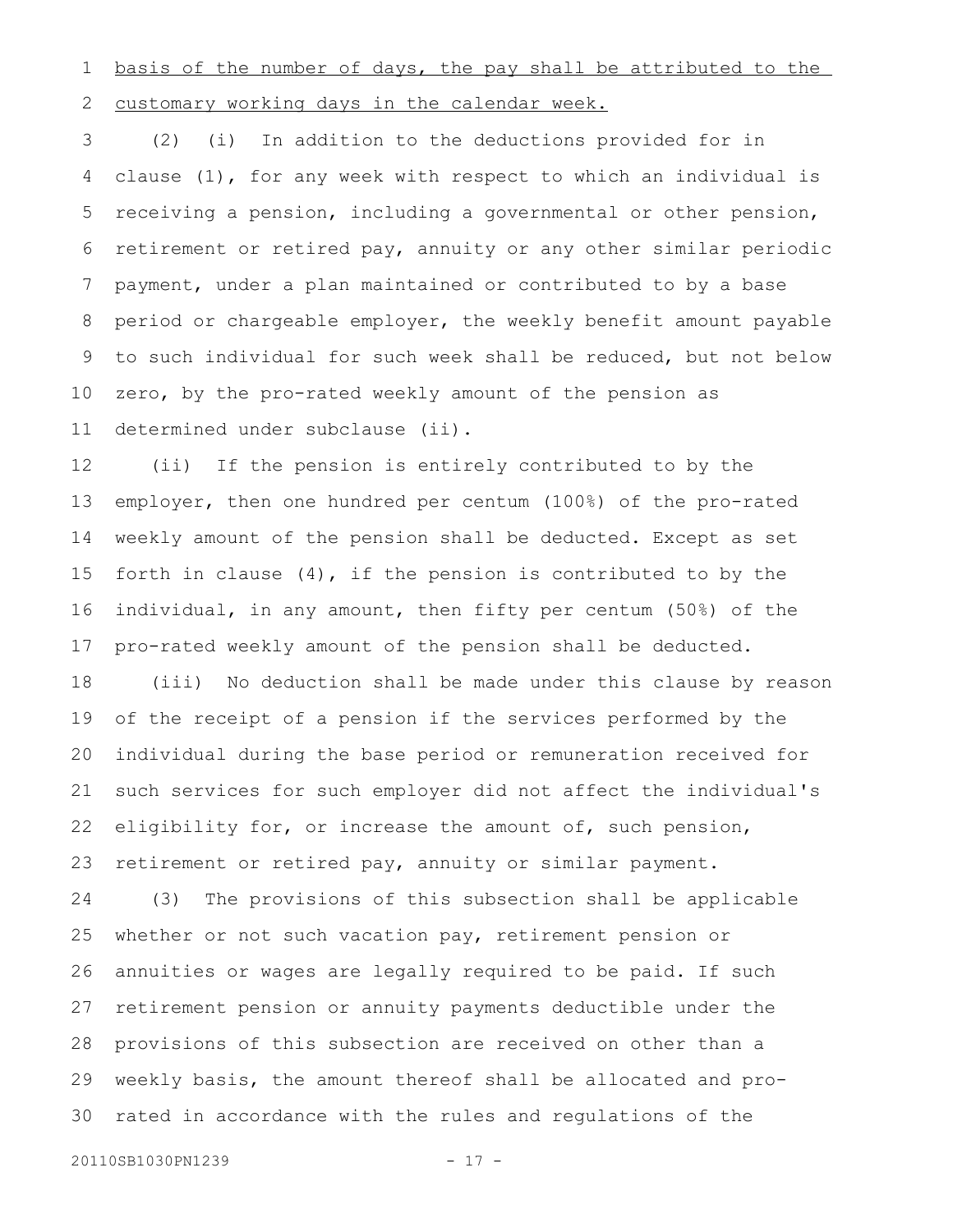department. Vacation pay or other remuneration deductible under the provisions of this subsection shall be pro-rated on the basis of the employe's normal full-time weekly wage and as so pro-rated shall be allocated to such period or periods of unemployment as shall be determined by rules and regulations of the department. Such compensation, if not a multiple of one dollar (\$1), shall be computed to the next lower multiple of one dollar (\$1). 1 2 3 4 5 6 7 8

(4) No deductions shall be made under this subsection for pensions paid under the Social Security Act (Public Law 74-271, 42 U.S.C. § 301 et seq.), or the Railroad Retirement Act of 1974 (Public Law 93-445, 88 Stat. 1305), if the pension is contributed to by the individual in any amount. 9 10 11 12 13

 $(e)$  \* \* \* 14

(2)  $(i)$  The Table Specified for the Determination of Rate and Amount of Benefits shall be extended or contracted annually, automatically by regulations promulgated by the secretary in accordance with the following procedure: for calendar year one thousand nine hundred seventy-two and for all subsequent calendar years, to a point where the maximum weekly benefit rate [equals] shall equal sixty-six and two-thirds per centum of the average weekly wage for the [twelve-month] thirty-six-month period ending June 30 preceding each calendar year. If the maximum weekly benefit rate is not a multiple of one dollar (\$1), it shall be [increased by one dollar (\$1) and then] rounded to the next lower multiple of one dollar (\$1): Provided, however, That effective with benefit years beginning the first Sunday at least thirty days after the effective date of this amendatory act, the per centum stated in this paragraph for establishing the maximum weekly benefit rate shall be sixty-two 15 16 17 18 19 20 21 22 23 24 25 26 27 28 29 30

20110SB1030PN1239 - 18 -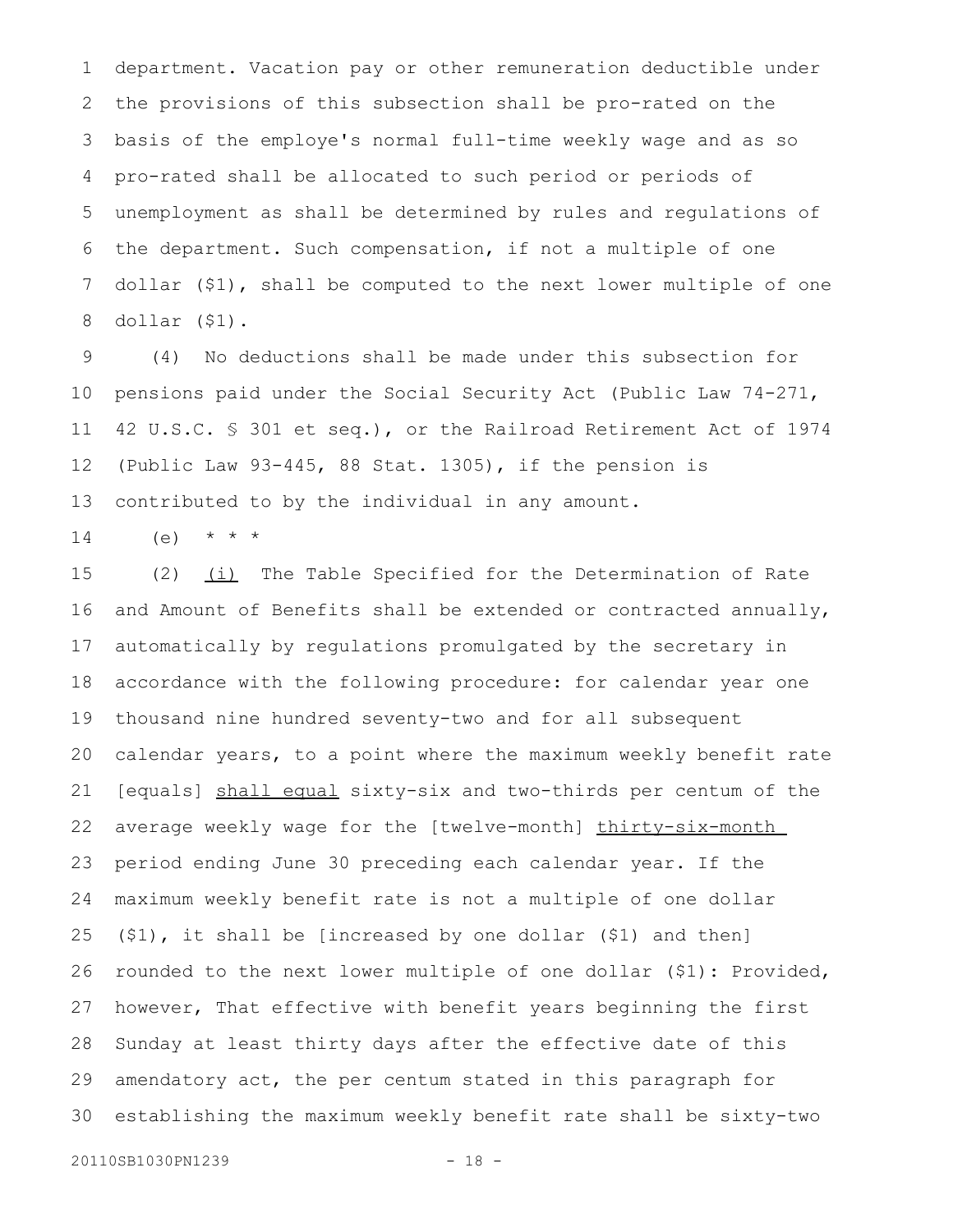and two-thirds per centum for the remainder of calendar year one thousand nine hundred seventy-four, sixty-four and two-thirds per centum for the calendar year one thousand nine hundred seventy-five, and sixty-six and two-thirds per centum for the calendar year one thousand nine hundred seventy-six and for all subsequent calendar years. 1 2 3 4 5 6

The Table Specified for the Determination of Rate and Amount of Benefits as so extended or contracted shall be effective only for those claimants whose benefit years begin on or after the first day of January of such calendar year. 7 8 9 10

 $\leftarrow$ 

 $\leftarrow$ 

 $\leftarrow$ 

 $\leftarrow$ 

(ii) For the purpose of determining the maximum weekly benefit rate, the Pennsylvania average weekly wage in covered employment shall be computed on the basis of the AVERAGE ANNUAL total wages reported (irrespective of the limit on the amount of wages subject to contributions) for the [twelve-month] thirtysix-month period ending June 30 (DETERMINED BY DIVIDING THE TOTAL WAGES REPORTED FOR THE THIRTY-SIX-MONTH PERIOD BY THREE) and this amount shall be divided by the average monthly number of covered workers (determined by dividing the total covered employment reported for the same [fiscal year by twelve] thirtysix-month period by thirty-six) to determine the average annual wage. The average annual wage thus obtained shall be divided by fifty-two and the average weekly wage thus determined rounded to the nearest cent. If the maximum weekly benefit rate as determined under subclause (i) is less than the maximum weekly benefit rate established for calendar year 2011 2012, the maximum weekly benefit rate will be frozen until the calendar year in which the new maximum weekly benefit rate as determined under subclause (i) exceeds the maximum weekly benefit rate for calendar year 2011 2012. 11 12 13 14 15 16 17 18 19 20 21 22 23 24 25 26 27 28 29 30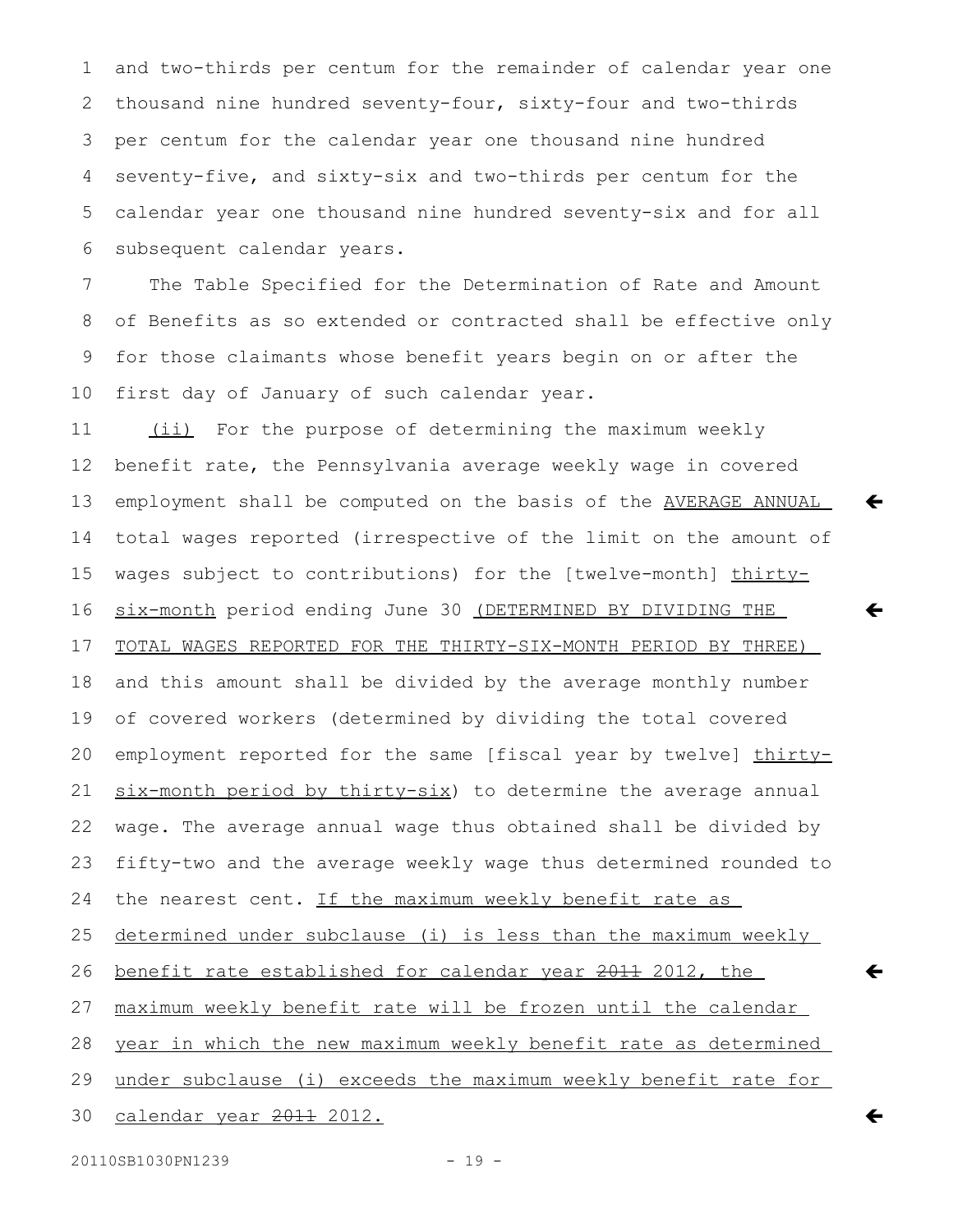\* \* \* 1

Section 6. Section 401-A(b) and (c) of the act, amended August 4, 2009 (P.L.114, No.30), are amended to read: Section 401-A. Definitions.--As used in this article: \* \* \* 2 3 4 5

(b) (1) There is a "State 'on' indicator" for this State for a week if the Secretary of Labor and Industry determines in accordance with the regulations of the United States Secretary of Labor, that for the period consisting of such week and the immediately preceding twelve weeks, the rate of insured unemployment (not seasonally adjusted) under this act: (i) (A) equaled or exceeded one hundred twenty per centum of the average of such rates for the corresponding thirteen-week period ending in each of the preceding two calendar years, or (B) with respect to compensation for weeks of unemployment beginning after December 17, 2010, and ending on or before December 31, 2011, equaled or exceeded one hundred twenty per centum of the average of such rates for the corresponding thirteen-week period ending in each of the preceding three calendar years, and 6 7 8 9 10 11 12 13 14 15 16 17 18 19 20

(ii) equaled or exceeded five per centum: Provided, That with respect to benefits for weeks of unemployment beginning with the passage of this amendment but no earlier than April 3, 1977, the determination of whether there has been a State "on" or "off" indicator beginning or ending any extended benefit period shall be made under this paragraph as if (A) this paragraph did not contain subparagraph (i) thereof, and (B) the per centum rate indicated in this paragraph were six, except that, notwithstanding any such provision of this paragraph, any week for which there would otherwise be a State "on" indicator 21 22 23 24 25 26 27 28 29 30

```
20110SB1030PN1239 - 20 -
```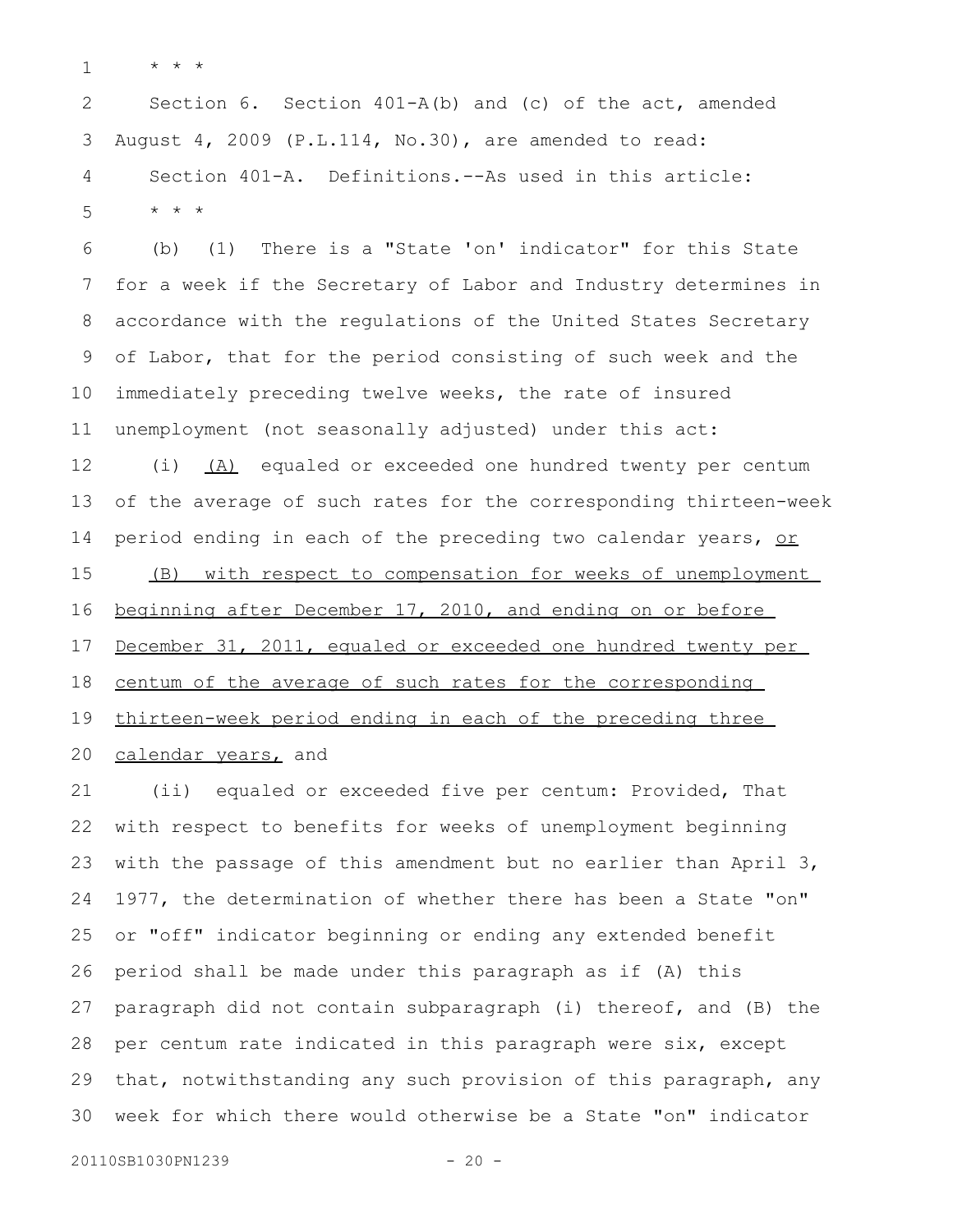shall continue to be such a week and shall not be determined to be a week for which there is a State "off" indicator. 1 2

(2) There is a "State 'off' indicator" for this State for a week if the Secretary of Labor and Industry determines in accordance with the regulations of the United States Secretary of Labor, that for the period consisting of such week and the immediately preceding twelve weeks, the rate of insured unemployment (not seasonally adjusted) under this act: 3 4 5 6 7 8

(i) was less than one hundred twenty per centum of the average of such rates for the corresponding thirteen-week period ending in each of the preceding two calendar years, if paragraph (1)(i)(A) applies or, the preceding three calendar years, if 9 10 11 12

paragraph (1)(i)(B) applies, or 13

(ii) was less than five per centum. 14

(3) Notwithstanding the provisions of this subsection, any week for which there would otherwise be a State "on" indicator shall continue to be such a week and shall not be determined to be a week for which there is a State "off" indicator. 15 16 17 18

(c) (1) There is a "State 'on' indicator" for this State for a week if: 19 20

(i) the average rate of total unemployment in this State, seasonally adjusted, for the period consisting of the most recent three months for which data for all states are published before the close of such week equals or exceeds six and one-half per centum; and 21 22 23 24 25

(ii)  $(A)$  the average rate of total unemployment in this State, seasonally adjusted, for the three-month period referred to in subparagraph (i) equals or exceeds one hundred ten per centum of such average rate for either, or both, of the corresponding three-month periods ending in the two preceding 26 27 28 29 30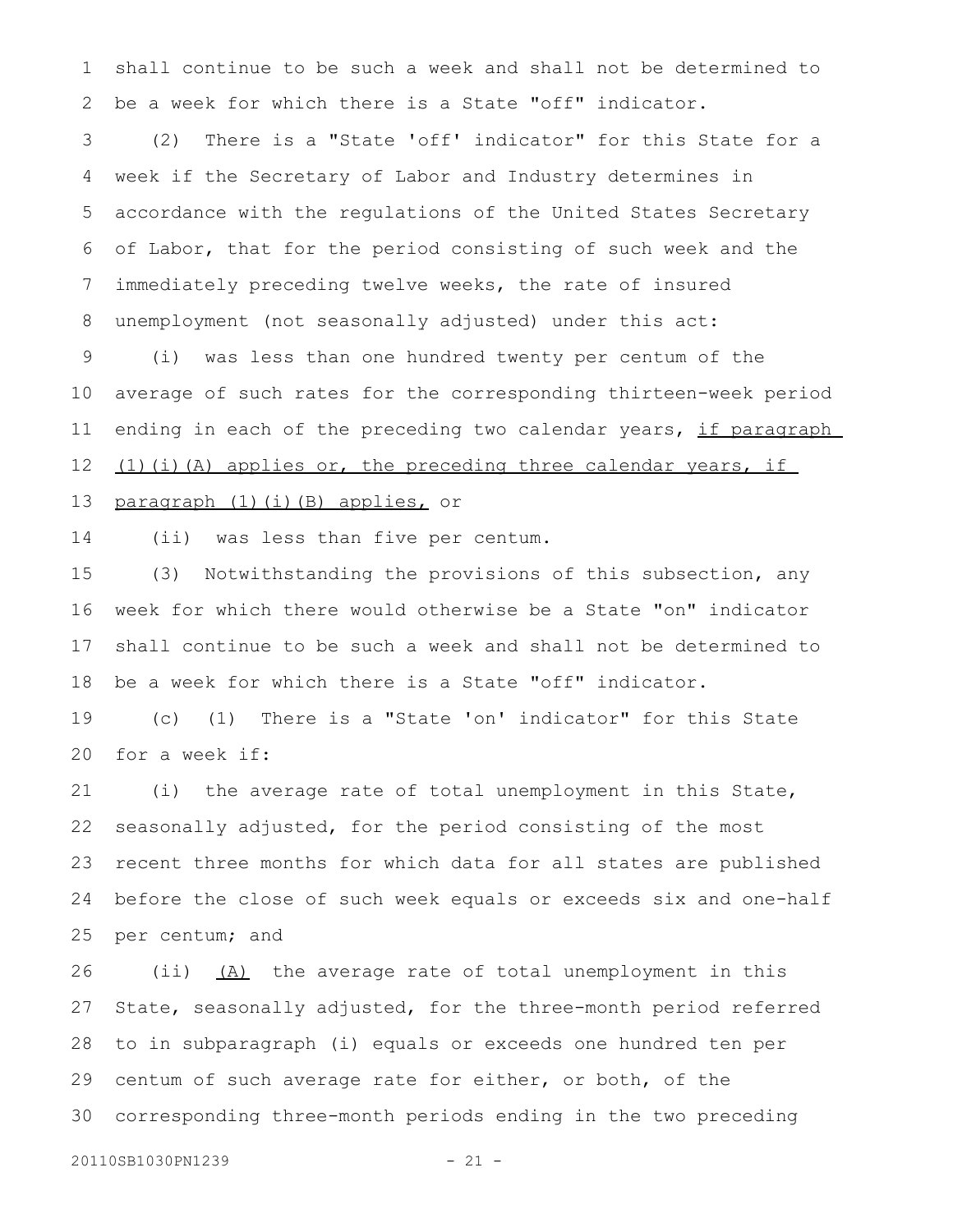calendar years, or 1

(B) with respect to compensation for weeks of unemployment beginning after December 17, 2010, and ending on or before December 31, 2011, the average rate of total unemployment in this State, seasonally adjusted, for the three-month period referred to in subparagraph (i) equals or exceeds one hundred ten per centum of such average rate for any, or all, of the corresponding three-month periods ending in the three preceding calendar years. 2 3 4 5 6 7 8 9

(2) There is a State "off" indicator for this State for a week if the requirements of paragraph (1)(i) or (ii) are not satisfied. 10 11 12

(3) This subsection shall be applicable only with respect to weeks of unemployment for which one hundred per centum Federal sharing of extended benefits is available under section 2005(a) of the American Recovery and Reinvestment Act of 2009 (Public Law 111-5, 123 Stat. 115), without regard to the extension of Federal sharing for certain claims as provided under section 2005(c) of the American Recovery and Reinvestment Act of 2009, or under a subsequently enacted provision of Federal law. 13 14 15 16 17 18 19 20

(4) Notwithstanding the provisions of this subsection, any week for which there would otherwise be a State "on" indicator shall continue to be such a week and shall not be determined to be a week for which there is a State "off" indicator. 21 22 23 24

(5) For purposes of this subsection, determinations of the rate of total unemployment for any period, and of any seasonal adjustment, shall be made by the United States Secretary of Labor. 25 26 27 28

\* \* \* 29

Section 7. Section 505 of the act, amended April 23, 1942 20110SB1030PN1239 - 22 -30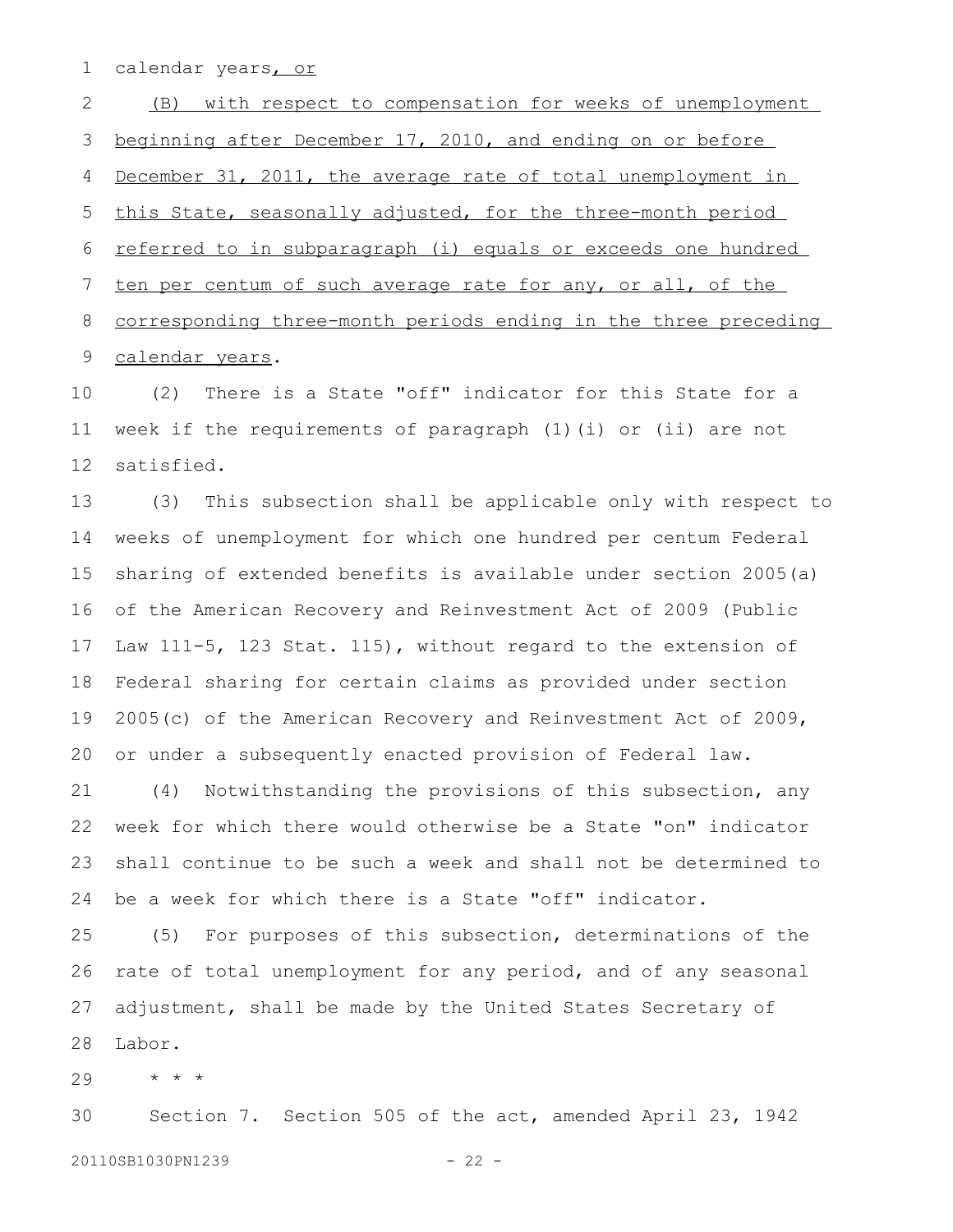(Sp.Sess., P.L.60, No.23), is amended to read: 1

Section 505. Rules of Procedure.--The manner in which appeals shall be taken, the reports thereon required from the department, the claimant and employers, and the conduct of hearings and appeals, shall be in accordance with rules of procedure prescribed by the board whether or not such rules conform to common law or statutory rules of evidence and other technical rules of procedure. Rules established by the board shall permit either party to a hearing to testify via telephone, without regard to distance of hearing location from either 2 3 4 5 6 7 8 9 10 11

When the same or substantially similar evidence is relevant and material to the matter in issue in applications and claims filed by more than one individual or in multiple applications and claims filed by a single individual the same time and place for considering each such application and claim may be fixed, hearings thereon jointly conducted, a single record of the proceedings made and evidence introduced with respect to any application or claim considered as introduced with respect to all of such applications or claims: Provided, That in the judgment of the board or referee having jurisdiction of the proceeding such consideration will not be prejudicial to any party. 12 13 14 15 16 17 18 19 20 21 22 23

Section 8. The act is amended by adding an article to read: ARTICLE XIII SHARED-WORK PROGRAM 24 25

26

27

Section 1301. Definitions.

The following words and phrases when used in this act shall 28

have the meanings given to them in this section unless the 29

context clearly indicates otherwise: 30

party.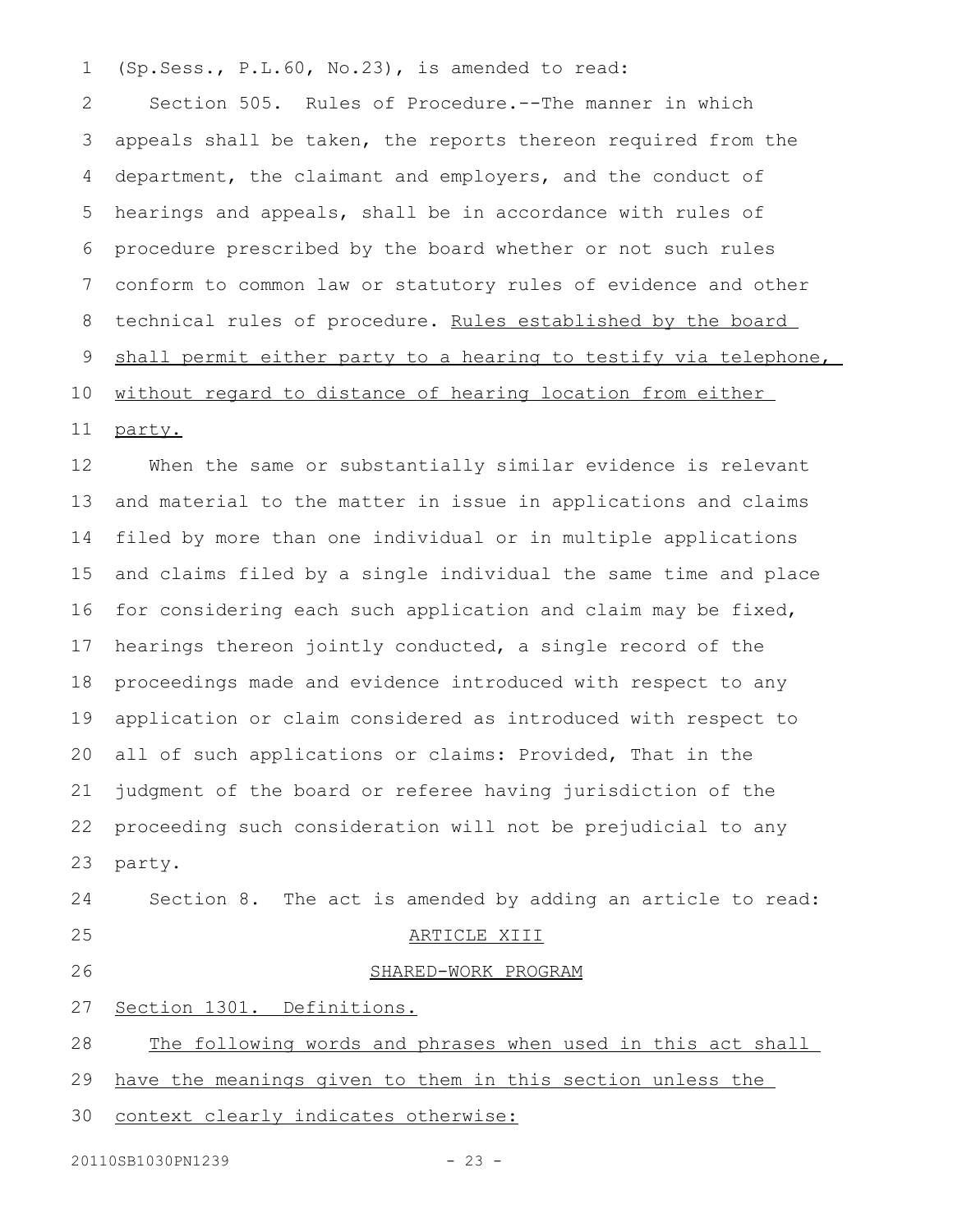| 1            | "Affected unit." A department, shift or other organizational     |
|--------------|------------------------------------------------------------------|
| $\mathbf{2}$ | unit of two or more employees that is designated by an employer  |
| 3            | to participate in a shared-work plan.                            |
| 4            | "Approved shared-work plan." An employer's shared-work plan      |
| 5            | which meets the requirements of section 1303 and which the       |
| 6            | department approves in writing.                                  |
| 7            | "Fringe benefit." Health insurance, a retirement benefit         |
| $8\,$        | received under a pension plan, a paid vacation day, a paid       |
| 9            | holiday, sick leave and any other similar employee benefit       |
| 10           | provided by an employer.                                         |
| 11           | "Participating employee." An employee in the affected unit       |
| 12           | whose hours of work are reduced by the reduction percentage      |
| 13           | under the shared-work plan.                                      |
| 14           | "Participating employer." An employer who has a shared-work      |
| 15           | plan in effect.                                                  |
| 16           | "Reduction percentage." The percentage by which each             |
| 17           | participating employee's normal weekly hours of work are reduced |
| 18           | under a shared-work plan in accordance with section 1303(b).     |
| 19           | "Shared-work plan." A plan for reducing unemployment under       |
| 20           | which participating employees of an affected unit share the work |
| 21           | remaining after reduction in their normal weekly hours of work.  |
| 22           | Section 1302. Application to approve A SHARED-WORK plan.         |
| 23           | (a) Requirements.--An employer that meets all of the             |
| 24           | following requirements may apply to the department for approval  |
| 25           | of a shared-work plan:                                           |
| 26           | The employer has filed all quarterly reports and<br>(1)          |
| 27           | other reports required under this act and has paid all           |
| 28           | contribution, reimbursement, interest and penalty due through    |
| 29           | the date of the employer's application.                          |
| 30           | If the employer is contributory, the employer's<br>(2)           |
|              |                                                                  |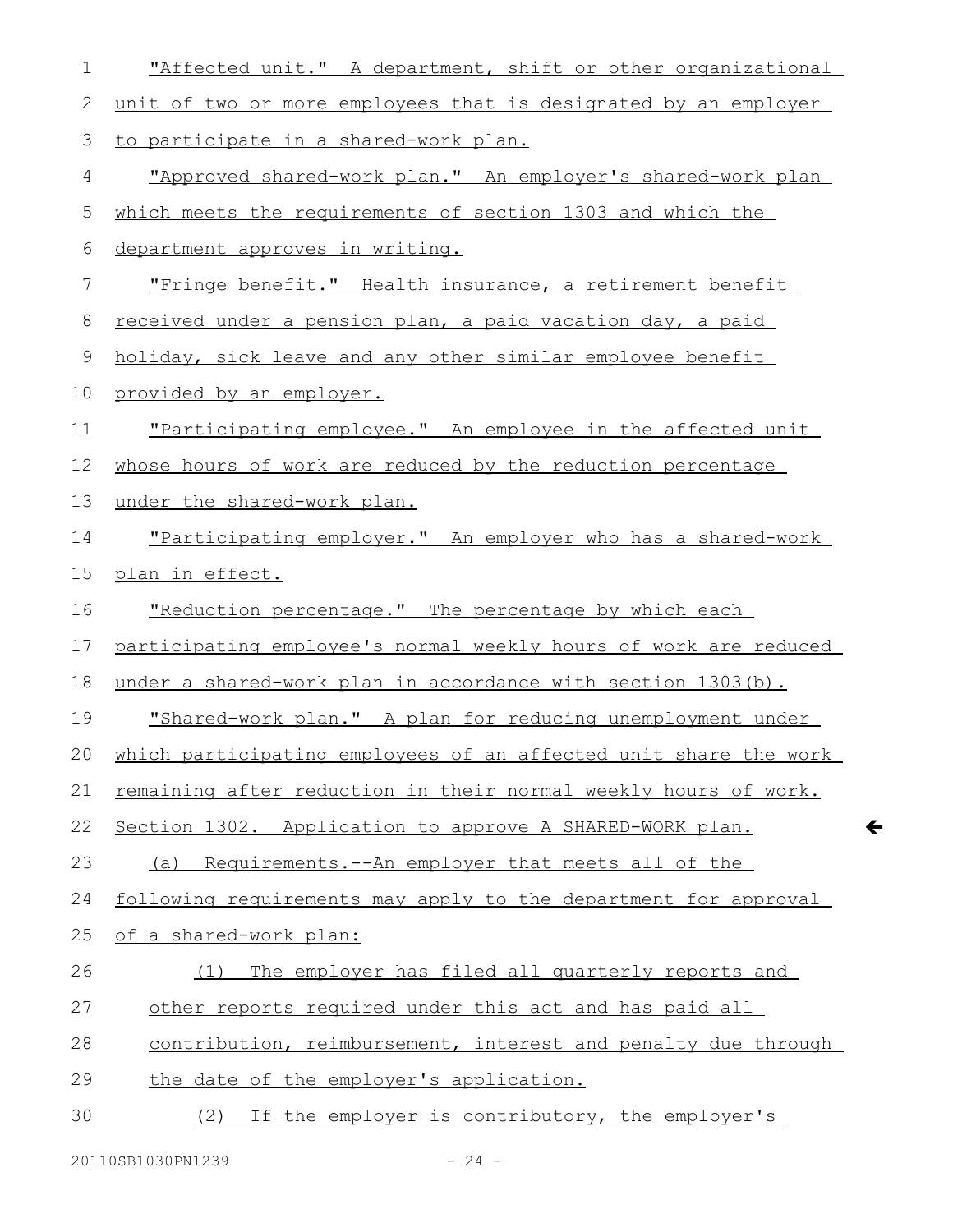| $\mathbf 1$ | reserve account balance as of the most recent computation        |
|-------------|------------------------------------------------------------------|
| 2           | date preceding the date of the employer's application is a       |
| 3           | positive number.                                                 |
| 4           | (3)<br>The employer has paid wages for the 12 consecutive        |
| 5           | calendar quarters preceding the date of the employer's           |
| 6           | application.                                                     |
| 7           | Application.--An application under this section shall be<br>(b)  |
| 8           | made in the manner prescribed by the department and contain all  |
| $\mathsf 9$ | information required by the department, including the following: |
| 10          | The employer's assurance that it will provide<br>(1)             |
| 11          | reports to the department relating to the operation of its       |
| 12          | shared-work plan at the times and in the manner prescribed by    |
| 13          | the department and containing all information required by the    |
| 14          | department, including the number of hours worked each week by    |
| 15          | participating employees.                                         |
| 16          | The employer's assurance that it will not hire new<br>(2)        |
| 17          | employees in, or transfer employees to, the affected unit        |
| 18          | during the effective period of the shared-work plan.             |
| 19          | The employer's assurance that it will not lay off<br>(3)         |
| 20          | participating employees during the effective period of the       |
| 21          | shared-work plan, or reduce participating employees' hours of    |
| 22          | work by more than the reduction percentage during the            |
| 23          | effective period of the shared-work plan, except in cases of     |
| 24          | holidays, designated vacation periods, equipment maintenance     |
| 25          | or similar circumstances.                                        |
| 26          | (4) A list of the week or weeks within the requested             |
| 27          | effective period of the SHARED-WORK plan during which            |
| 28          | participating employees are anticipated to work fewer hours      |
| 29          | than the number of hours determined under section 1303(a) (5)    |
| 30          | due to circumstances included in paragraph (3).                  |
|             |                                                                  |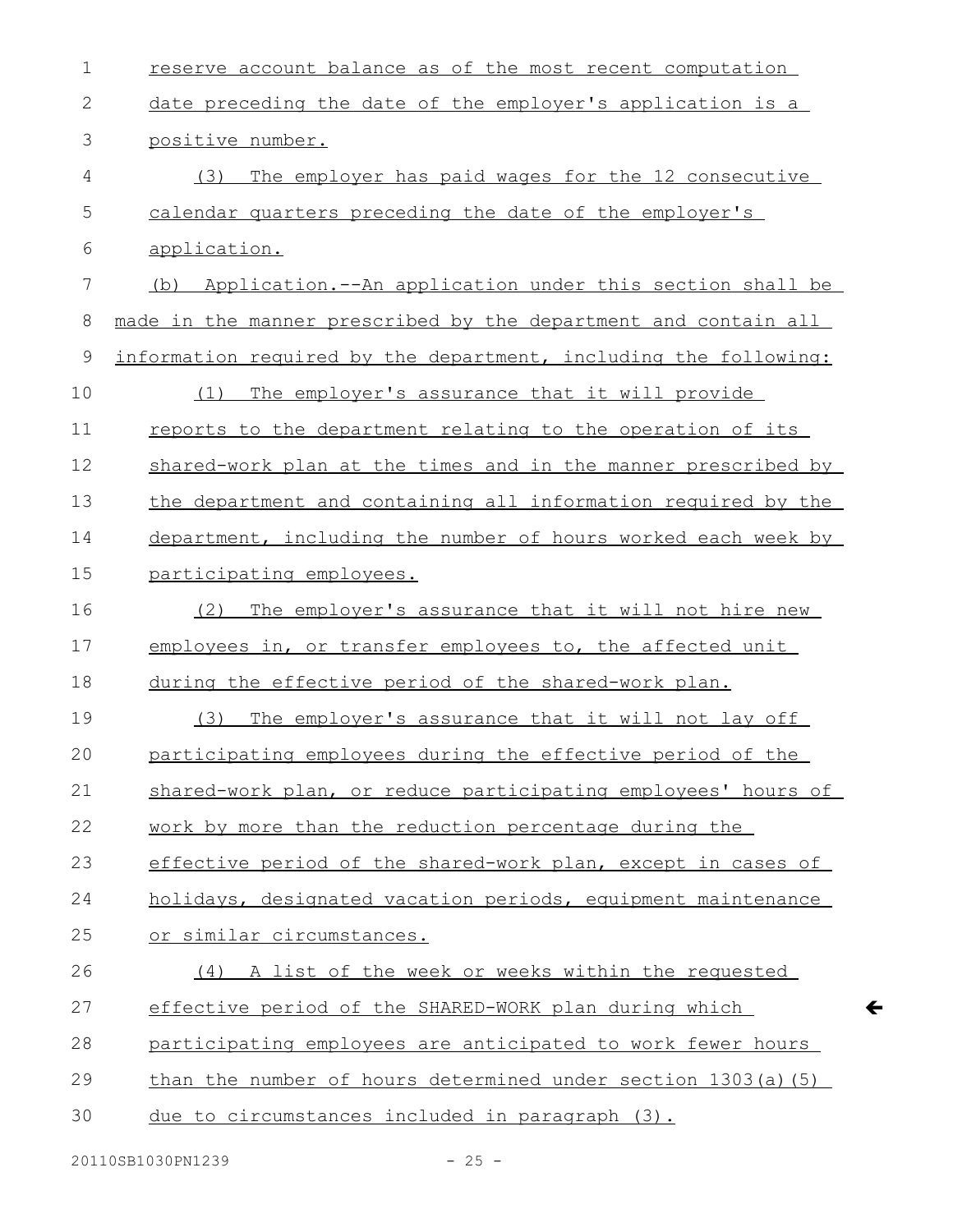| 1       | The employer's certification that the implementation<br>(5)                   |
|---------|-------------------------------------------------------------------------------|
| 2       | of a shared-work plan is in lieu of temporary layoffs that                    |
| 3       | would affect at least 10% of the employees in the affected                    |
| 4       | unit and would result in an equivalent reduction in work                      |
| 5       | hours.                                                                        |
| 6       | The employer's assurance that it will abide by all<br>(6)                     |
| 7       | terms and conditions of this article.                                         |
| $\,8\,$ | $\leftarrow$<br>(c) Multiple SHARED-WORK plans.--An employer may apply to     |
| 9       | the department for approval of more than one shared-work plan.                |
| 10      | $\leftarrow$<br>Section 1303. Plan SHARED-WORK PLAN requirements.             |
| 11      | General rule.--The department may approve a shared-work<br>(a)                |
| 12      | plan only if the plan meets all of the following requirements:                |
| 13      | The shared-work plan applies to one affected unit.<br>(1)                     |
| 14      | (2) All employees in the affected unit are participating                      |
| 15      | employees, except that the following employees may not be                     |
| 16      | participating employees:                                                      |
| 17      | (i) An employee who has been employed in the                                  |
| 18      | affected unit for less than three months prior to the                         |
| 19      | date the employer applies for approval of the shared-work                     |
| 20      | plan.                                                                         |
| 21      | (ii) An employee whose hours of work per week                                 |
| 22      | determined under paragraph (5) is 40 or more hours.                           |
| 23      | (3)<br>There are no fewer than two participating employees,                   |
| 24      | determined without regard to corporate officers.                              |
| 25      | The participating employees are identified by name<br>(4)                     |
| 26      | and Social Security number.                                                   |
| 27      | The number of hours a participating employee will<br>(5)                      |
| 28      | work each week during the effective period of the SHARED-WORK<br>$\leftarrow$ |
| 29      | plan is determined by the following formula:                                  |
| 30      | employee's normal weekly hours of                                             |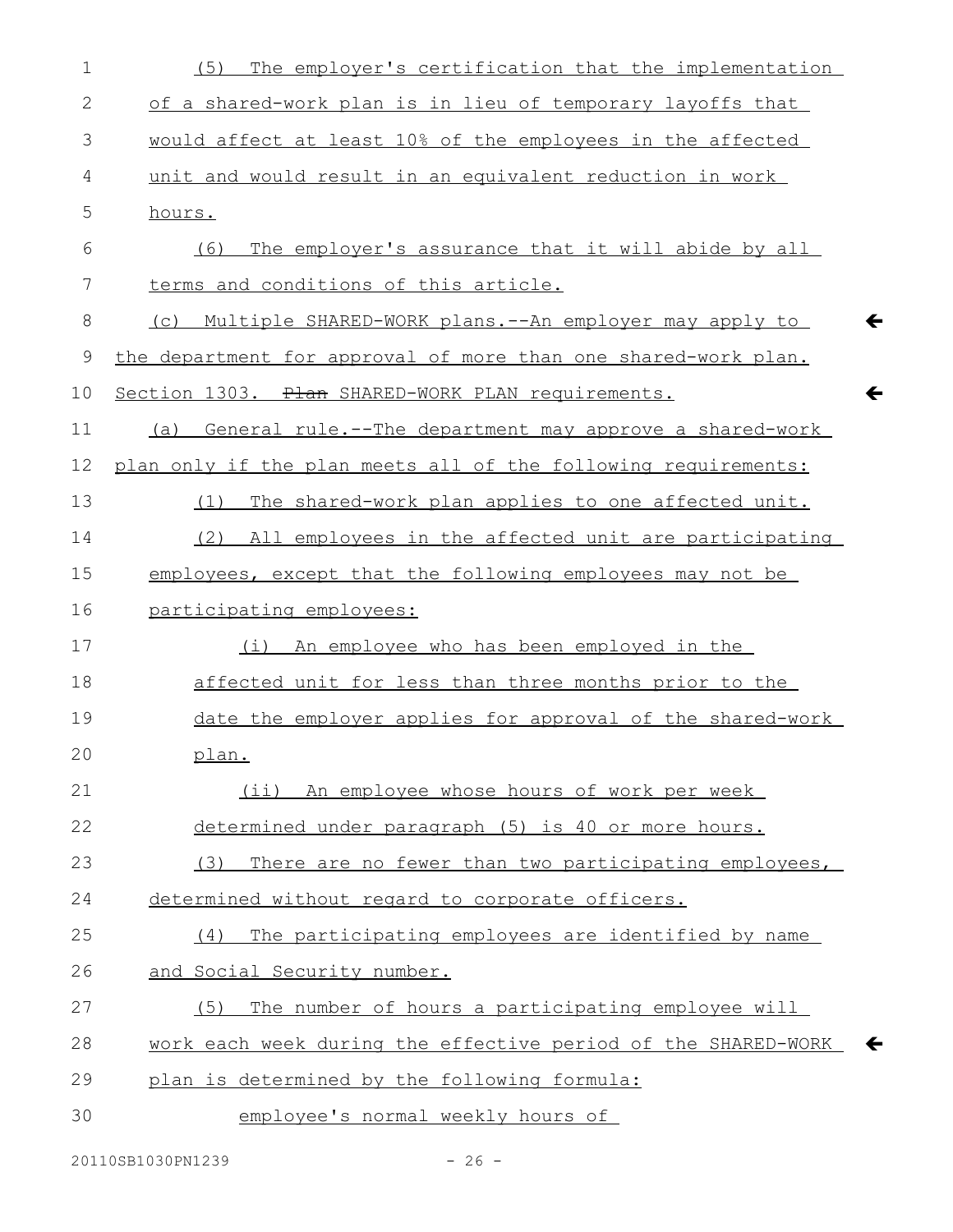| $\mathbf 1$   | work x (100% - reduction percentage)                                        |
|---------------|-----------------------------------------------------------------------------|
| 2             | As a result of a decrease in the number of hours<br>(6)                     |
| 3             | worked by each participating employee, there is a                           |
| 4             | corresponding reduction in wages.                                           |
| 5             | If any participating employee is covered by a<br>(7)                        |
| 6             | collective bargaining agreement, the SHARED-WORK plan is<br>$\leftarrow$    |
| 7             | approved in writing by the collective bargaining                            |
| 8             | representative.                                                             |
| $\mathcal{G}$ | $\leftarrow$<br>The SHARED-WORK plan does not affect the fringe<br>(8)      |
| 10            | benefits of any participating employee not covered by a                     |
| 11            | collective bargaining agreement.                                            |
| 12            | The effective period of the SHARED-WORK plan is not<br>$\leftarrow$<br>(9)  |
| 13            | more than 52 consecutive weeks.                                             |
| 14            | The effective period of the SHARED-WORK plan<br>$\leftarrow$<br>(10)        |
| 15            | combined with effective periods of the participating                        |
| 16            | employer's prior SHARED-WORK plans does not equal more than<br>$\leftarrow$ |
| 17            | 104 weeks out of a 156-week period.                                         |
| 18            | The reduction percentage satisfies the requirements<br>(11)                 |
| 19            | of subsection (b).                                                          |
| 20            | (b) Reduction percentage.--The reduction percentage under an                |
| 21            | approved shared-work plan shall meet all of the following                   |
| 22            | requirements:                                                               |
| 23            | The reduction percentage shall be no less than 20%<br>(1)                   |
| 24            | and no more than 40%.                                                       |
| 25            | The reduction percentage shall be the same for all<br>(2)                   |
| 26            | participating employees.                                                    |
| 27            | (3) The reduction percentage shall not change during the                    |
| 28            | period of the shared-work plan unless the plan is modified in               |
| 29            | accordance with section 1308.                                               |
| 30            | Section 1304. Approval or disapproval of shared-work plan.                  |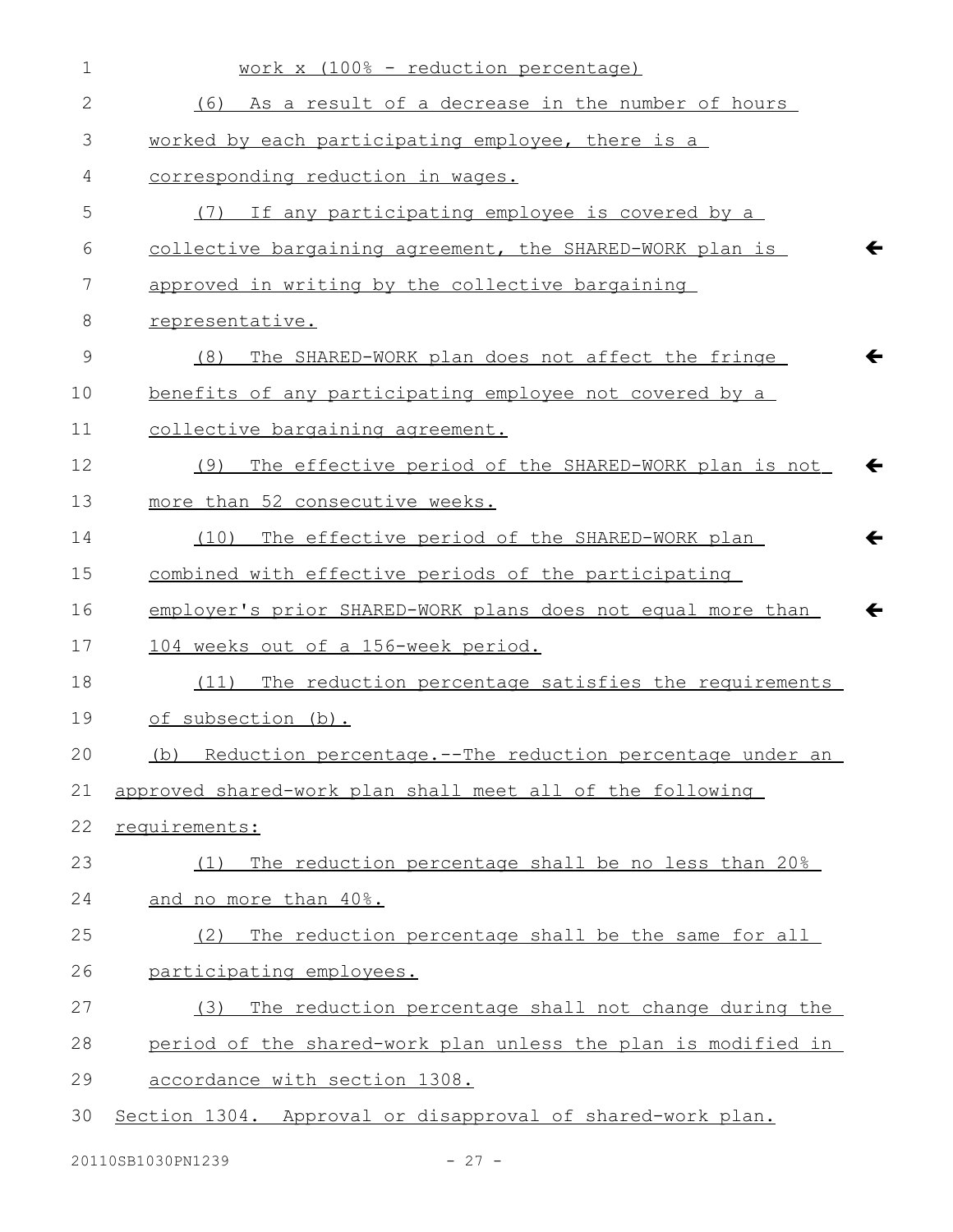| $\mathbf 1$ | The department shall approve or disapprove a shared-work plan       |
|-------------|---------------------------------------------------------------------|
| 2           | no later than 15 days after the date the employer's shared-work     |
| 3           | plan application that meets the requirements of section 1302 (b)    |
| 4           | is received by the department. The department's decision shall      |
| 5           | be made in writing and, if the shared-work plan is disapproved,     |
| 6           | shall include the reasons for the disapproval.                      |
| 7           | Section 1305. Effective period of SHARED-WORK plan.                 |
| 8           | <u>Number of weeks.--A shared-work plan is effective for</u><br>(a) |
| 9           | the number of consecutive weeks indicated in the employer's         |
| 10          | application, or a lesser number of weeks as approved by the         |
| 11          | department, unless sooner terminated in accordance with section     |
| 12          | 1309.                                                               |
| 13          | Start date.--The effective period of the shared-work<br>(b)         |
| 14          | plan shall begin with the first calendar week following the date    |
| 15          | <u>on which the department approves the plan.</u>                   |
| 16          | Section 1306. Criteria for compensation.                            |
| 17          | (a) General rule.--Compensation shall be payable to a               |
| 18          | participating employee for a week within the effective period of    |
| 19          | an approved shared-work plan during which the employee works the    |
|             |                                                                     |
|             | 20 number of hours determined under section 1303(a)(5) for the      |
| 21          | participating employer on the same terms, in the same amount and    |
| 22          | subject to the same conditions that would apply to the              |
| 23          | participating employee without regard to this article, except as    |
| 24          | follows:                                                            |
| 25          | (1) A participating employee shall not be required to be            |
| 26          | unemployed within the meaning of section 4(u) or file claims        |
| 27          | for compensation under section 401(c).                              |
| 28          | Notwithstanding section 404(d)(1), a participating<br>(2)           |
| 29          | employee shall be paid compensation in an amount equal to the       |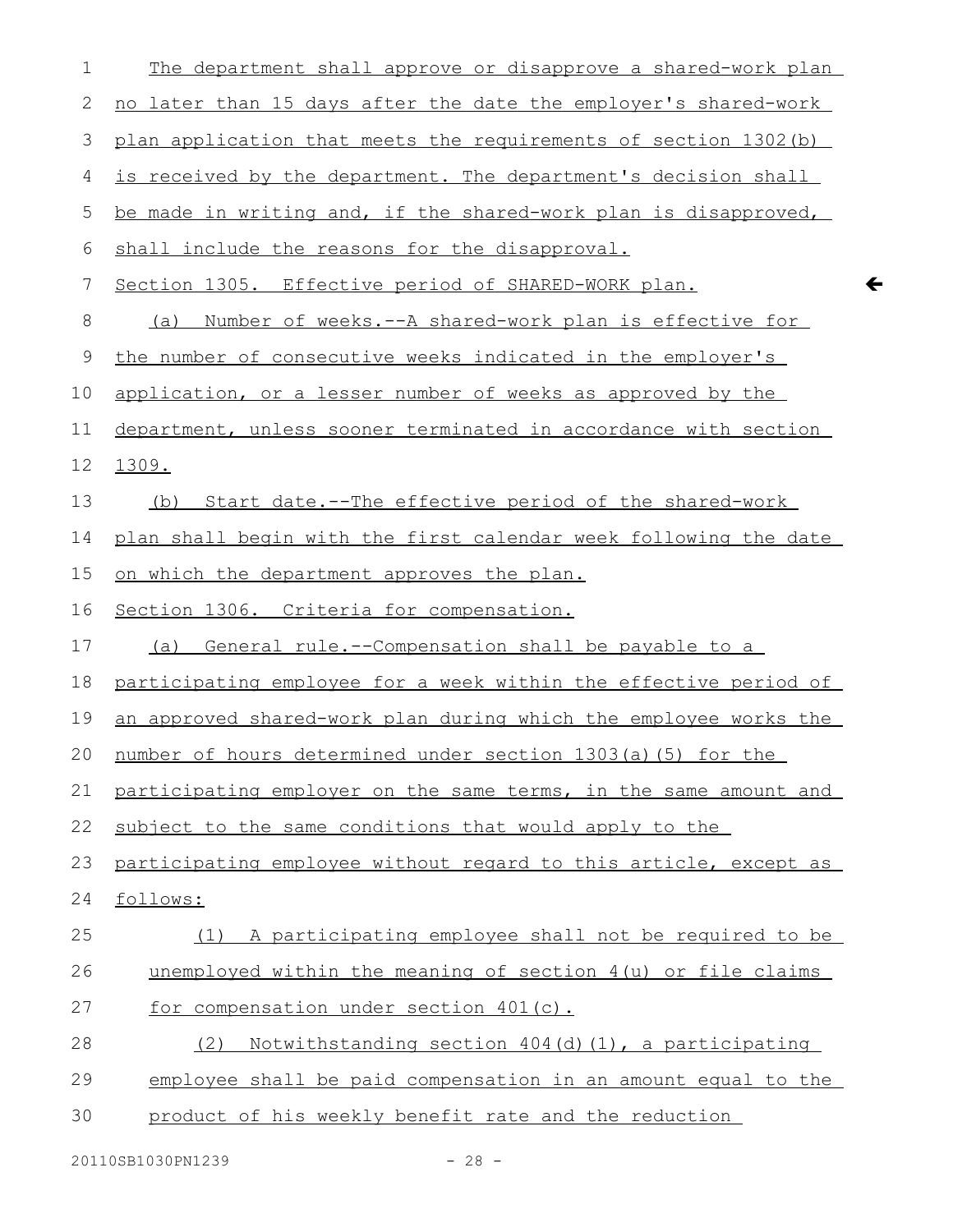percentage, rounded to the next lower whole dollar amount. (3) The department shall not deny compensation to a participating employee for any week during the effective period of the shared-work plan by reason of the application of any provision of this act relating to active search for work or refusal to apply for or accept work other than work offered by the participating employer. (4) A participating employee satisfies the requirements of section  $401(d)$  (1) if the employee is able to work and is available for the employee's normal weekly hours of work with the participating employer. (b) Equivalent remuneration.--For purposes of subsection (a), if a participating employee works fewer hours than the number of hours determined under section 1303(a)(5) for the participating employer during a week within the effective period of the approved shared-work plan, but receives remuneration equal to remuneration the employee would have received if the employee had worked the number of hours determined under section 1303(a)(5), the employee will be deemed to have worked the number of hours determined under section 1303(a)(5) during that week. (c) Inapplicability of article .--A participating employee's eligibility for compensation for a week within the effective period of an approved shared-work plan shall be determined without regard to this article under any of the following circumstances: (1) The employee works fewer hours than the number of hours determined under section 1303(a)(5) for the participating employer during the week and subsection (b) does not apply. 1 2 3 4 5 6 7 8 9 10 11 12 13 14 15 16 17 18 19 20 21 22 23 24 25 26 27 28 29 30

20110SB1030PN1239 - 29 -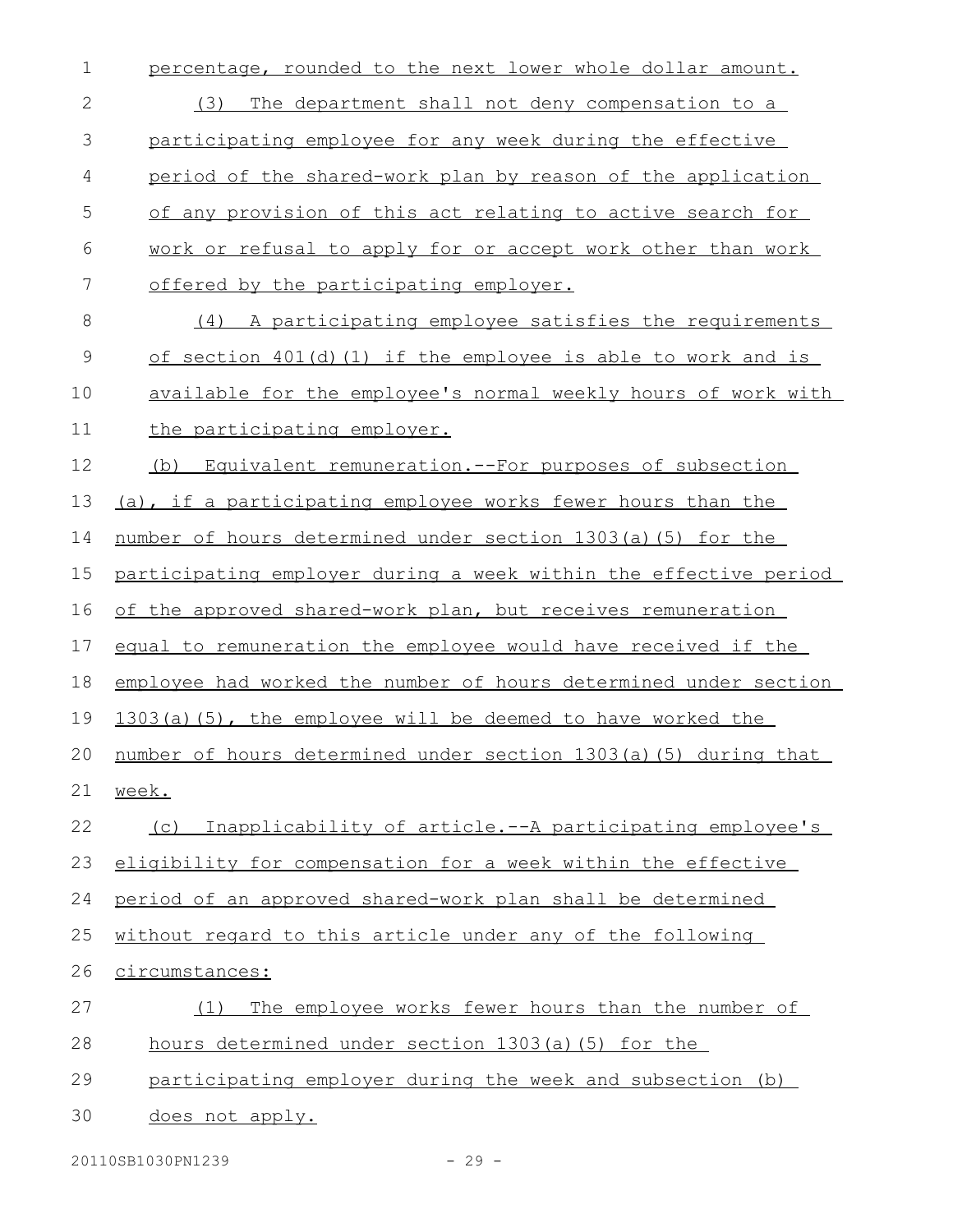(2) The employee works more hours than the number of hours determined under section 1303(a)(5) for the participating employer during the week. (3) The employee receives remuneration for the week from the participating employer for hours in excess of the number of hours determined under section 1303(a)(5). Section 1307. Participating employer responsibilities. (a) Filing claims.--The department shall establish a schedule of consecutive two-week periods within the effective period of the shared-work plan. The department may, as necessary, include one-week periods in the schedule and revise the schedule. At the end of each scheduled period, the participating employer shall file claims for compensation for the week or weeks within the period on behalf of the participating employees. The claims shall be filed no later than the last day of the week immediately following the period, unless an extension of time is granted by the department for good cause. The claims shall be filed in the manner prescribed by the department and shall contain all information required by the department to determine the eligibility of the participating employees for compensation. (b) Benefit charges.--Notwithstanding any other provision of this act, compensation paid to participating employees for weeks within the effective period of an approved shared-work plan will be charged to the participating employer. Section 1308. Modification of AN APPROVED SHARED-WORK plan. An employer may apply to the department for approval to modifya AN APPROVED shared-work plan to meet changed conditions. The department shall reevaluate the plan and may approve the modified plan if it meets the requirements for 1 2 3 4 5 6 7 8 9 10 11 12 13 14 15 16 17 18 19 20 21 22 23 24 25 26 27 28 29 30

 $20110$ SB1030PN1239 - 30 -

 $\leftarrow$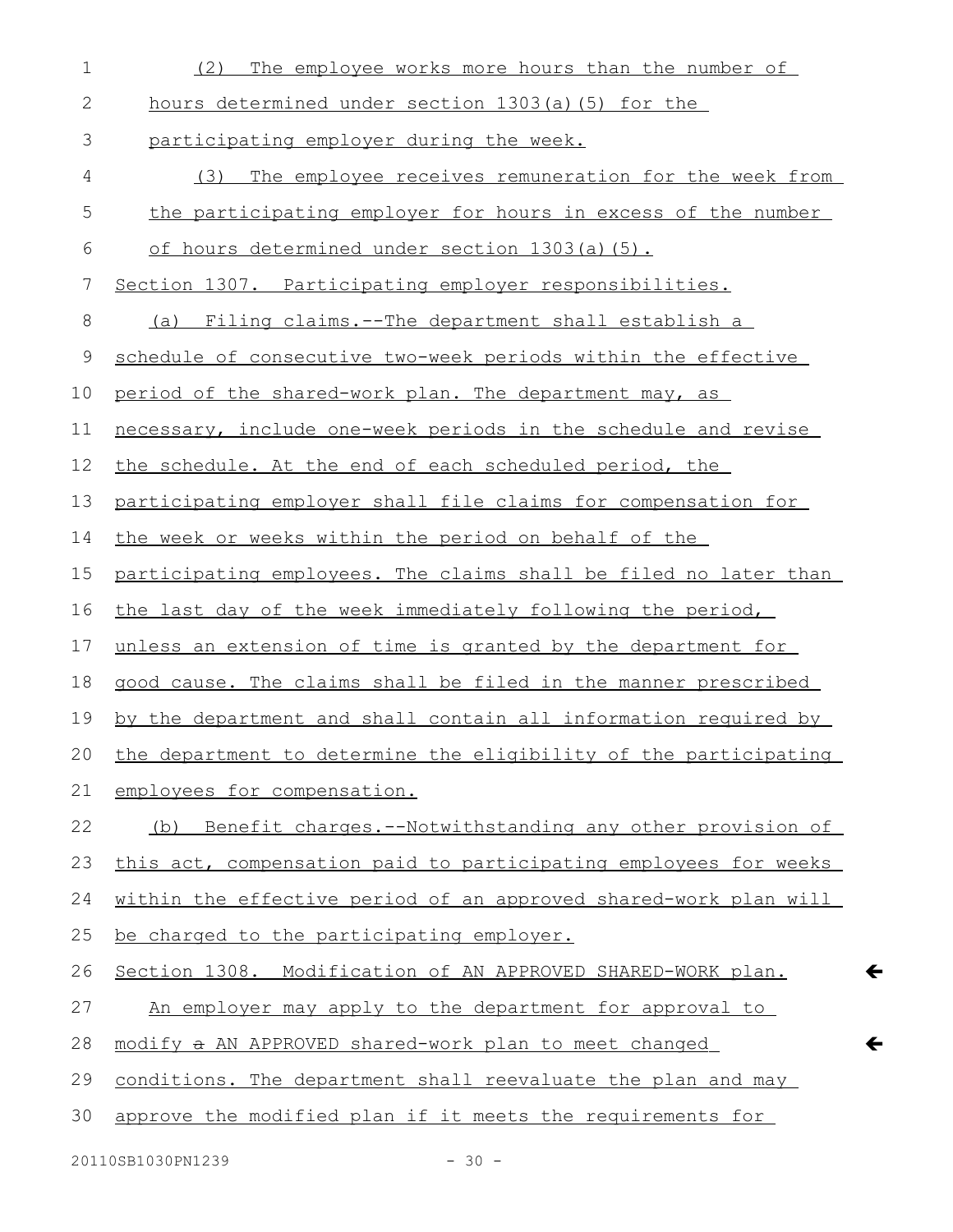| approval under section 1304 1303. If the modifications cause the<br>$\leftarrow$ |
|----------------------------------------------------------------------------------|
| shared-work plan to fail to meet the requirements for approval,                  |
| the department shall disapprove the proposed modifications.                      |
| $\leftarrow$<br>Section 1309. Termination of AN APPROVED SHARED-WORK plan.       |
| $\leftarrow$<br>General rule.--The secretary may terminate a AN APPROVED<br>(a)  |
| shared-work plan for good cause.                                                 |
| Good cause.--For purposes of subsection (a), good cause<br>(b)                   |
| includes any of the following:                                                   |
| The APPROVED SHARED-WORK plan is not being executed<br>(1)                       |
| according to its approved terms and conditions.                                  |
| The participating employer fails to comply with the<br>(2)                       |
| $\leftarrow$<br>assurances given in the APPROVED SHARED-WORK plan.               |
| The participating employer or a participating<br>(3)                             |
| employee violates any criteria on which approval of the                          |
| $\leftarrow$<br>SHARED-WORK plan was based.                                      |
| $\leftarrow$<br>(c) Termination by employer.--The employer may terminate a       |
| $\leftarrow$<br>AN APPROVED shared-work plan by written notice to the            |
| department.                                                                      |
| Section 1310. Department discretion.                                             |
| The decision to approve or disapprove a shared-work plan, to                     |
| approve or disapprove a modification of a AN APPROVED shared-<br>←               |
| work plan or to terminate a AN APPROVED shared-work plan will be<br>$\leftarrow$ |
| made within the department's discretion. Such decisions are not                  |
| subject to the appeal provisions of Article V.                                   |
| Section 1311. Publication of notice.                                             |
| The department shall transmit to the Legislative Reference                       |
| Bureau for publication in the Pennsylvania Bulletin notice that                  |
| the provisions of this article have been approved by the                         |
| department UNITED STATES DEPARTMENT OF LABOR as required under                   |
| section 3304 (a) (4) (E) of the Federal Unemployment Tax Act                     |
|                                                                                  |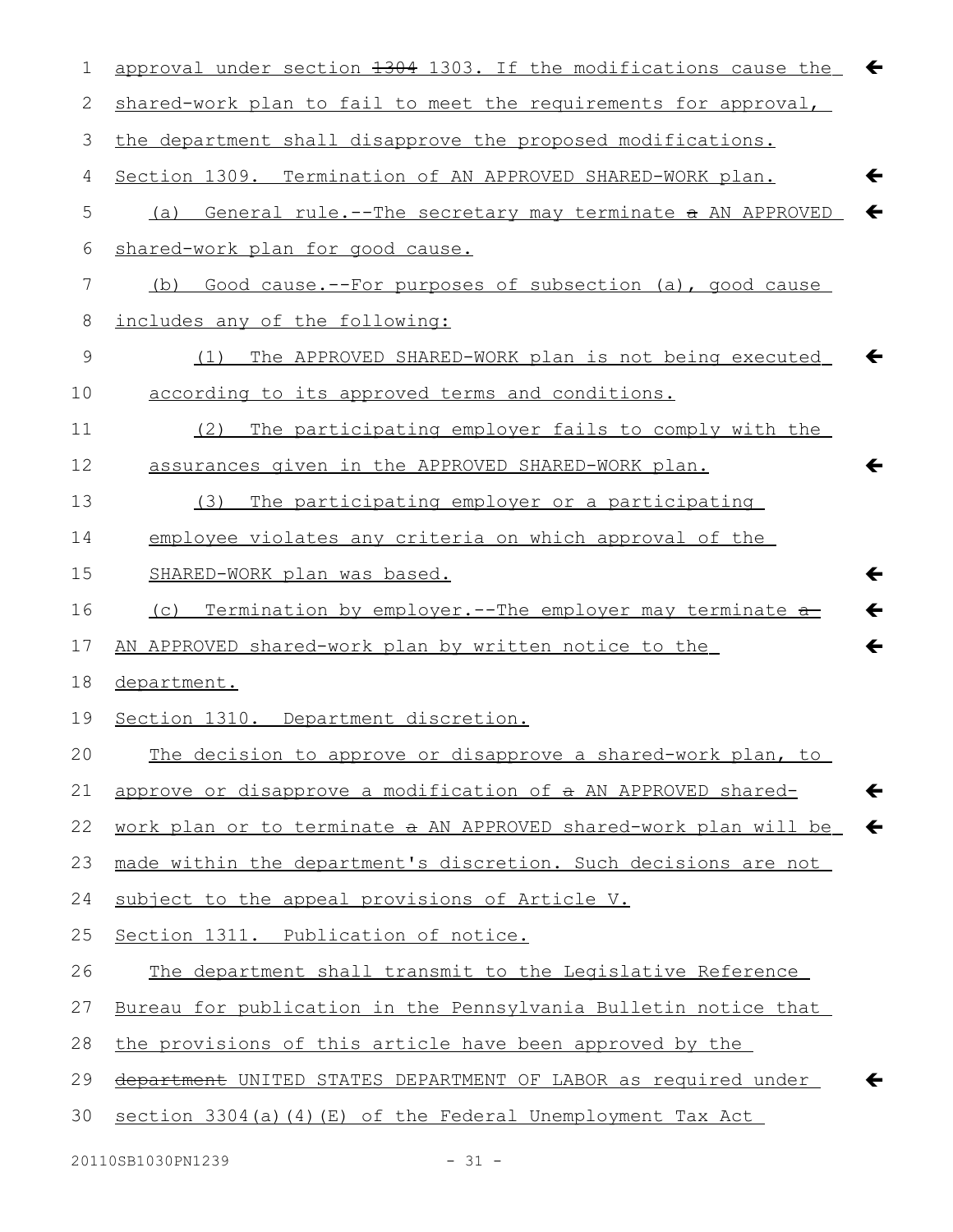| 1           | (Public Law $86-778$ , 26 U.S.C. $\frac{1}{5}$ 3304(a)(4)(E)) and section |
|-------------|---------------------------------------------------------------------------|
| 2           | 303(a)(5) of the Social Security Act (49 Stat. 620, 42 U.S.C. §           |
| 3           | $503(a) (5)$ .                                                            |
| 4           | Section 1312. Severability.                                               |
| 5           | Notwithstanding any other section of this act, if any                     |
| 6           | provision or provisions of this article cause the department              |
| 7           | UNITED STATES DEPARTMENT OF LABOR to withhold approval of this            |
| 8           | article as required under section 3304(a)(4)(E) of the Federal            |
| $\mathsf 9$ | Unemployment Tax Act (Public Law 86-778, 26 U.S.C. § 3304(a)(4)           |
| 10          | (E)) and section 303(a)(5) of the Social Security Act (49 Stat.           |
| 11          | 620, 42 U.S.C. § 503(a)(5)), the department is authorized to              |
| 12          | permanently suspend the provision or provisions.                          |
| 13          | Section 1313. Expiration.                                                 |
| 14          | This article shall expire five years from its effective date.             |
| 15          | Section 9. This act shall apply as follows:                               |
| 16          | The amendment or addition of sections 213, 302 and<br>(1)                 |
| 17          | 302.1, other than section $302.1(c)$ , shall apply to charges             |
| 18          | for compensation corresponding to benefit years that begin on             |
| 19          | and after the effective date of sections 213, 302 and 302.1               |
| 20          | of the act.                                                               |
| 21          | The addition of section $302.1(c)$ (1) and (2) of the<br>(2)              |
| 22          | act shall apply to notices of determination regarding                     |
| 23          | eligibility for benefits that are issued on or after the date             |
| 24          | of implementation of the Department of Labor and Industry's               |
| 25          | system to provide relief from charges without an employer                 |

 $\leftarrow$ 

request, as announced by the Secretary of Labor and Industry in a notice published in the Pennsylvania Bulletin. The addition of section 302.1(c)(3) shall apply to relief from charges that is granted on or after such implementation date. (3) The amendment of section 401(b) shall apply to 26 27 28 29 30